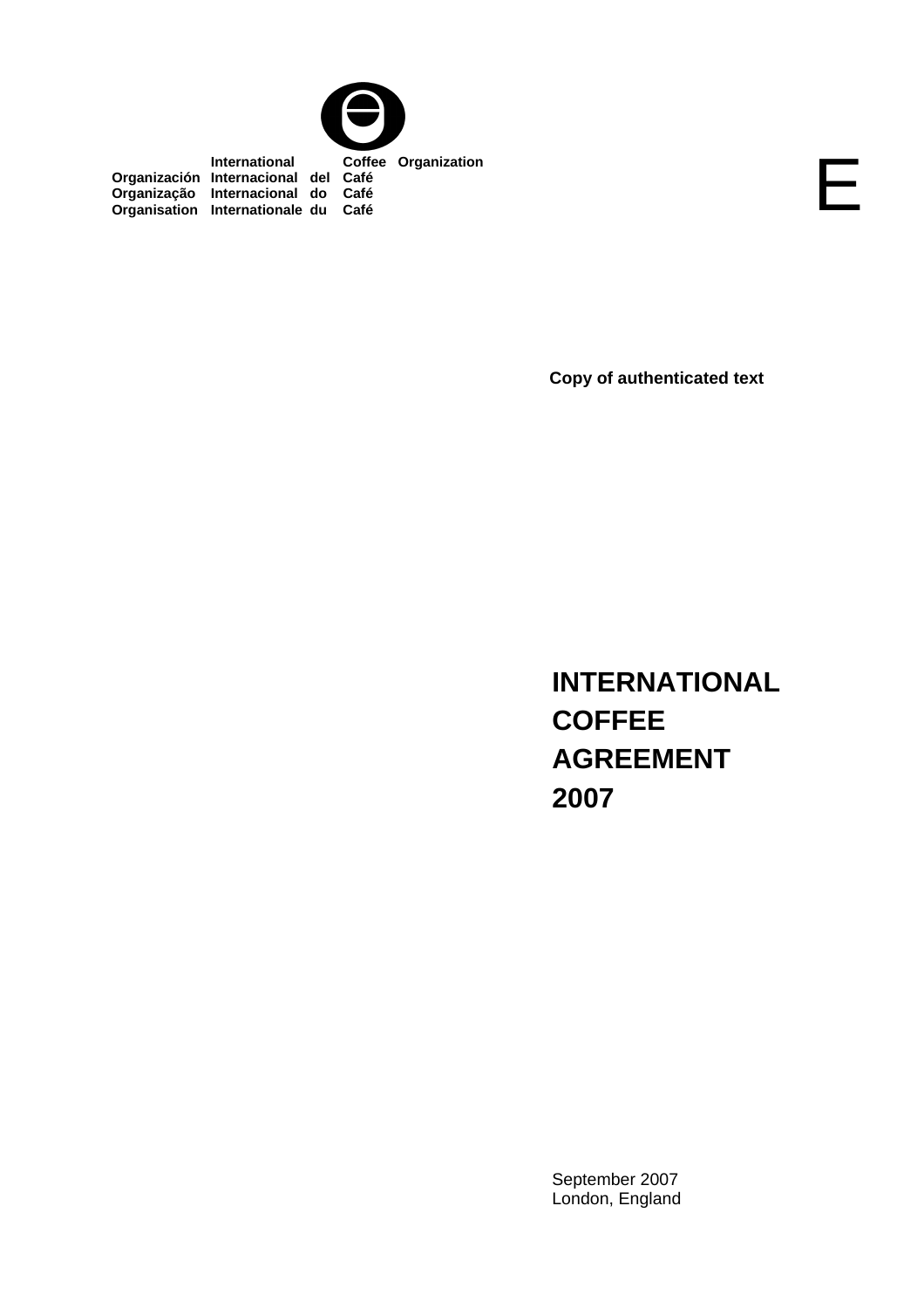By Resolution 431, the International Coffee Council approved on 28 September 2007 the text of the International Coffee Agreement 2007, contained in document ICC-98-6. By the same Resolution, the Council requested the Executive Director to prepare the definitive text of the Agreement, and to authenticate this text for transmission to the Depositary. On 25 January 2008, the Council approved Resolution 436, designating the International Coffee Organization as the Depositary for the 2007 Agreement.

This document contains a copy of the text of the International Coffee Agreement 2007 which has been deposited with the International Coffee Organization for signature under the provisions of Article 40 thereof.



22 Berners Street London W1T 3DD, England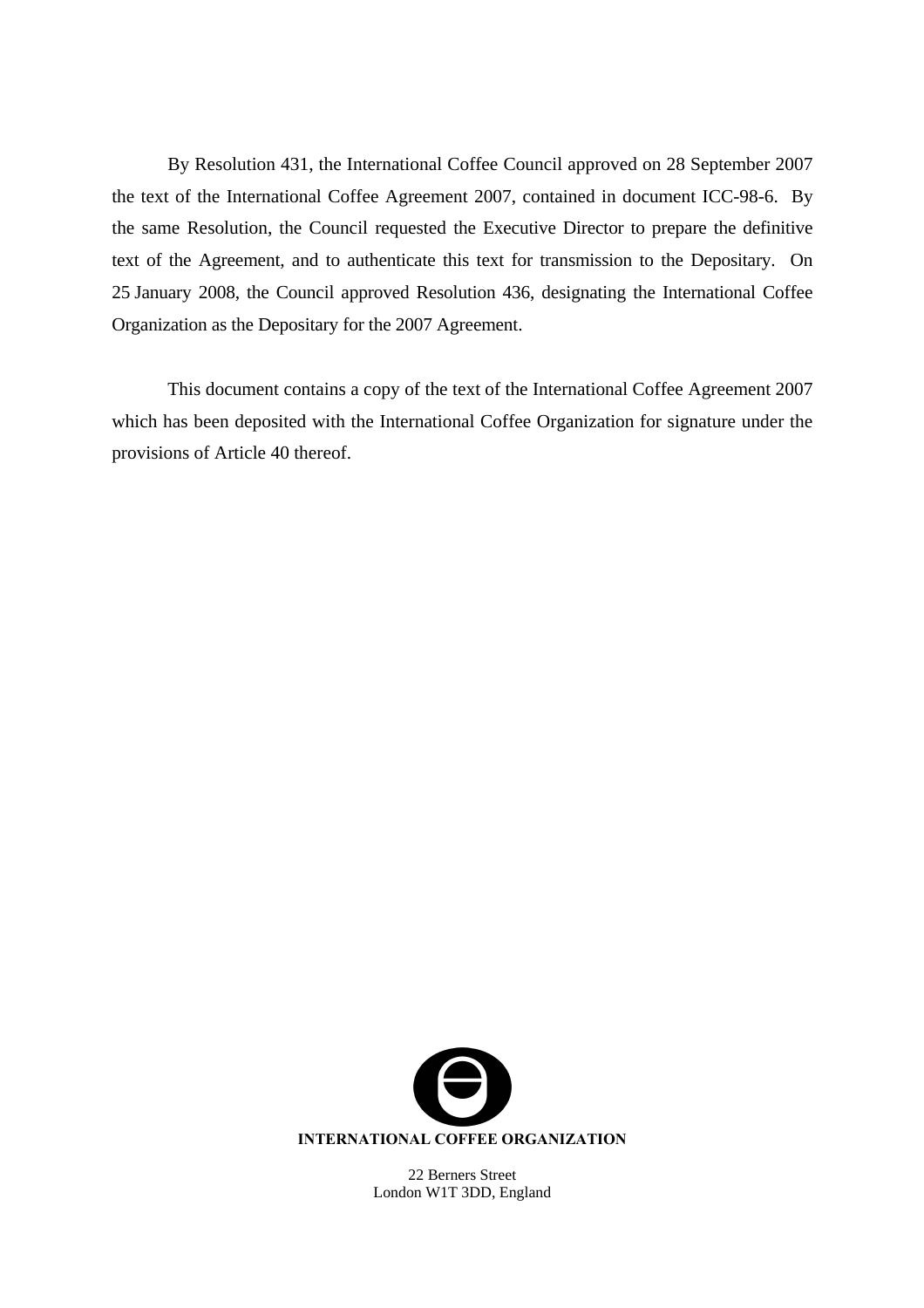# **CONTENTS**

| Article        |                                                           | Page |
|----------------|-----------------------------------------------------------|------|
|                |                                                           |      |
|                | <b>CHAPTER I - OBJECTIVES</b>                             |      |
| $\mathbf{1}$   |                                                           |      |
|                | <b>CHAPTER II - DEFINITIONS</b>                           |      |
| $\overline{2}$ |                                                           |      |
|                | <b>CHAPTER III - GENERAL UNDERTAKINGS BY MEMBERS</b>      |      |
| 3              |                                                           |      |
|                | <b>CHAPTER IV - MEMBERSHIP</b>                            |      |
| 4<br>5         |                                                           |      |
|                | <b>CHAPTER V - THE INTERNATIONAL COFFEE ORGANIZATION</b>  |      |
| 6              |                                                           |      |
| 7              |                                                           |      |
|                | <b>CHAPTER VI - THE INTERNATIONAL COFFEE COUNCIL</b>      |      |
| 8              |                                                           |      |
| 9<br>10        |                                                           |      |
| 11             |                                                           |      |
| 12             |                                                           |      |
| 13             |                                                           |      |
| 14<br>15       |                                                           |      |
| 16             |                                                           |      |
|                | <b>CHAPTER VII - THE EXECUTIVE DIRECTOR AND THE STAFF</b> |      |
| 17             |                                                           |      |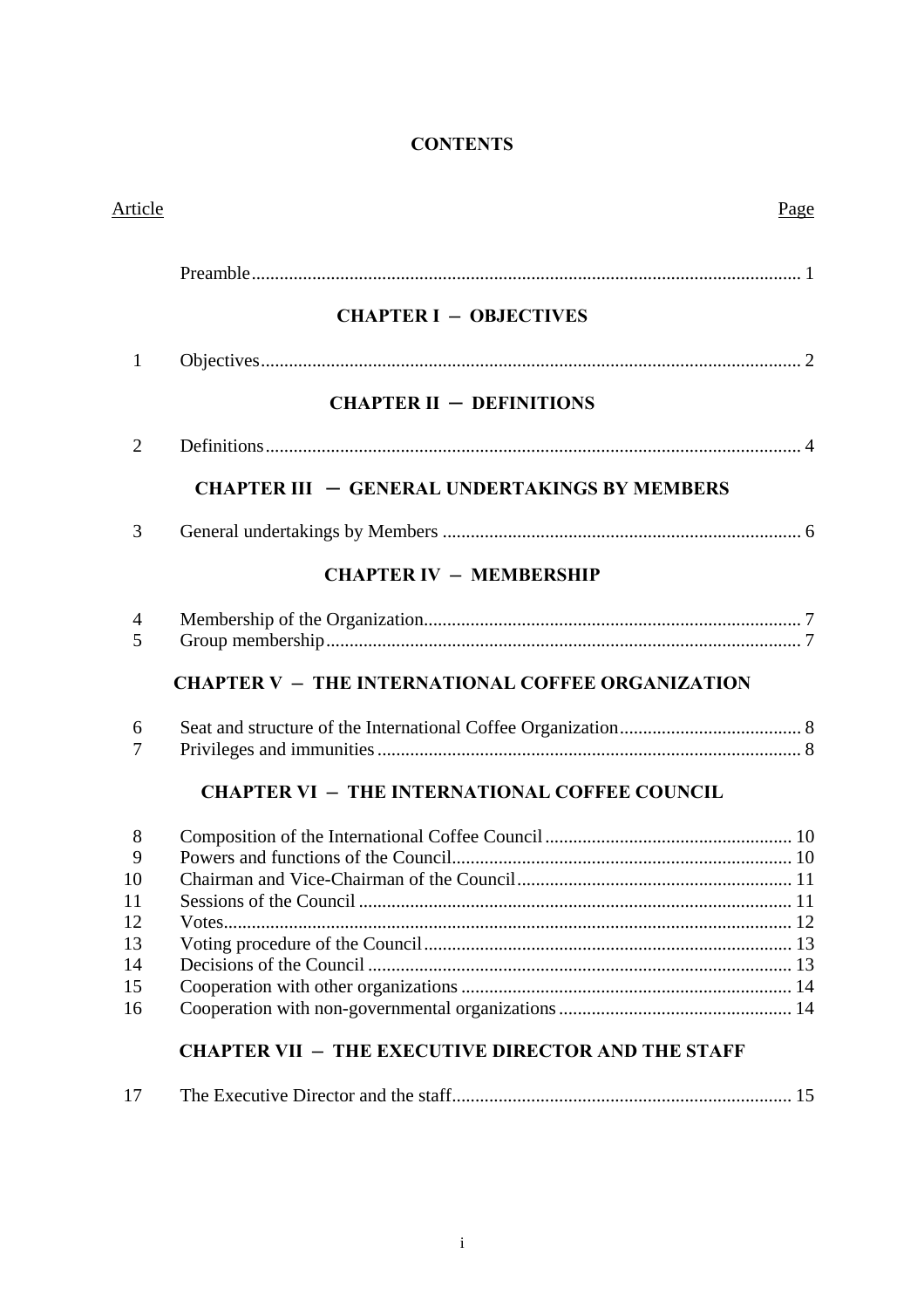### Article Page

### **CHAPTER VIII ─ FINANCE AND ADMINISTRATION**

| -18  |                                                                               |  |
|------|-------------------------------------------------------------------------------|--|
| -19  |                                                                               |  |
| - 20 | Determination of the Administrative Budget and assessment of contributions 16 |  |
| 21   |                                                                               |  |
| 22   |                                                                               |  |
| 23   |                                                                               |  |

# **CHAPTER IX – PROMOTION AND MARKET DEVELOPMENT**

| 24 |  |
|----|--|
| 25 |  |
| 26 |  |
| 27 |  |

# **CHAPTER X ─ PROJECT ACTIVITIES OF THE ORGANIZATION**

|--|--|--|

# **CHAPTER XI ─ THE PRIVATE COFFEE SECTOR**

| 29   |  |
|------|--|
| 30 F |  |
| 31   |  |

# **CHAPTER XII ─ STATISTICAL INFORMATION, STUDIES AND SURVEYS**

# **CHAPTER XIII ─ GENERAL PROVISIONS**

| 37 |  |
|----|--|

# **CHAPTER XIV ─ CONSULTATIONS, DISPUTES AND COMPLAINTS**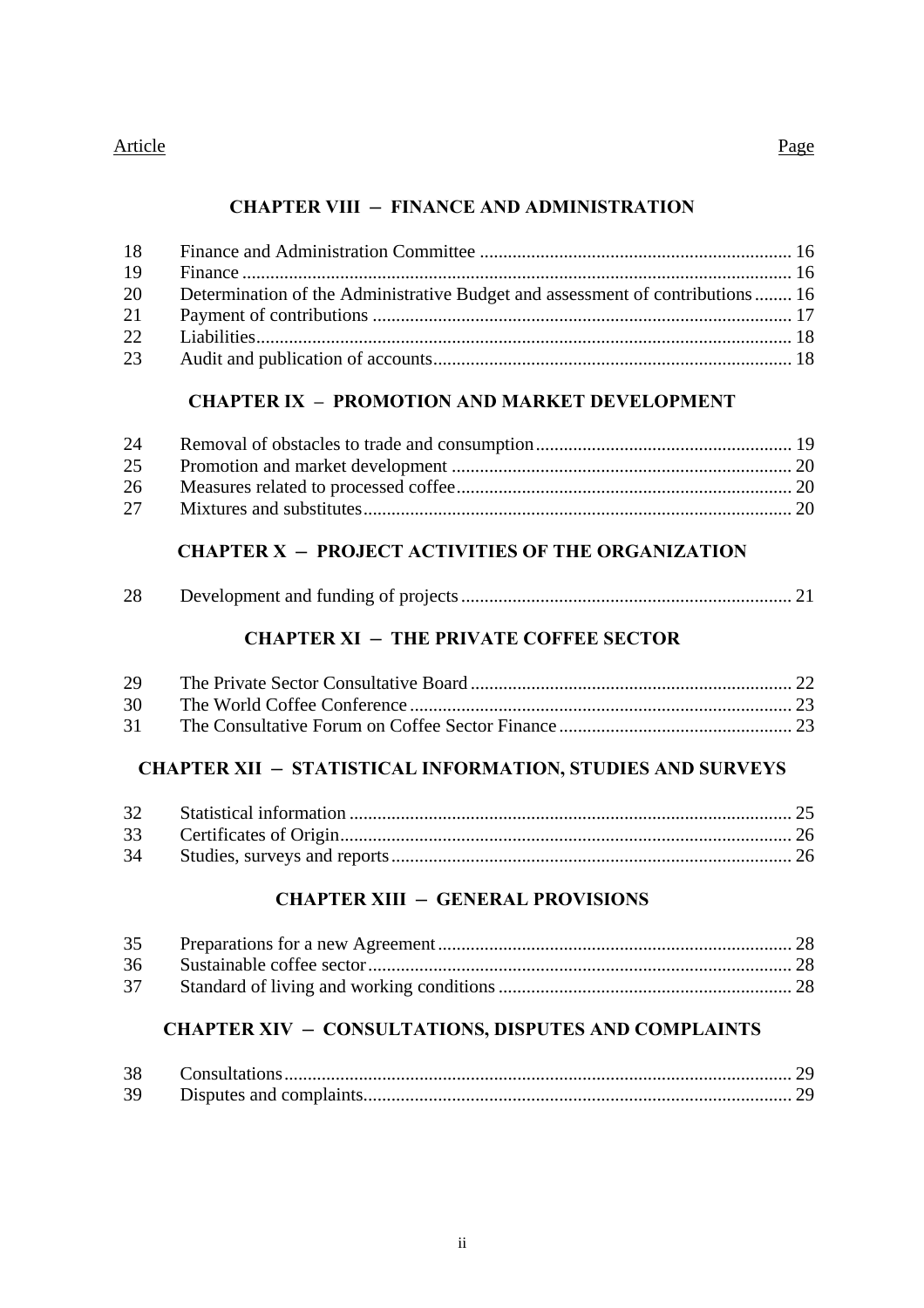### Article Page

### **CHAPTER XV ─ FINAL PROVISIONS**

| 40 |                                                                                                     |  |
|----|-----------------------------------------------------------------------------------------------------|--|
| 41 |                                                                                                     |  |
| 42 |                                                                                                     |  |
| 43 |                                                                                                     |  |
| 44 |                                                                                                     |  |
| 45 |                                                                                                     |  |
| 46 |                                                                                                     |  |
| 47 | Settlement of accounts with withdrawing or excluded Members  32                                     |  |
| 48 |                                                                                                     |  |
| 49 |                                                                                                     |  |
| 50 |                                                                                                     |  |
| 51 |                                                                                                     |  |
|    | Annex Conversion factors for roasted, decaffeinated,<br>Liquid and soluble coffee as defined in the |  |
|    |                                                                                                     |  |
|    |                                                                                                     |  |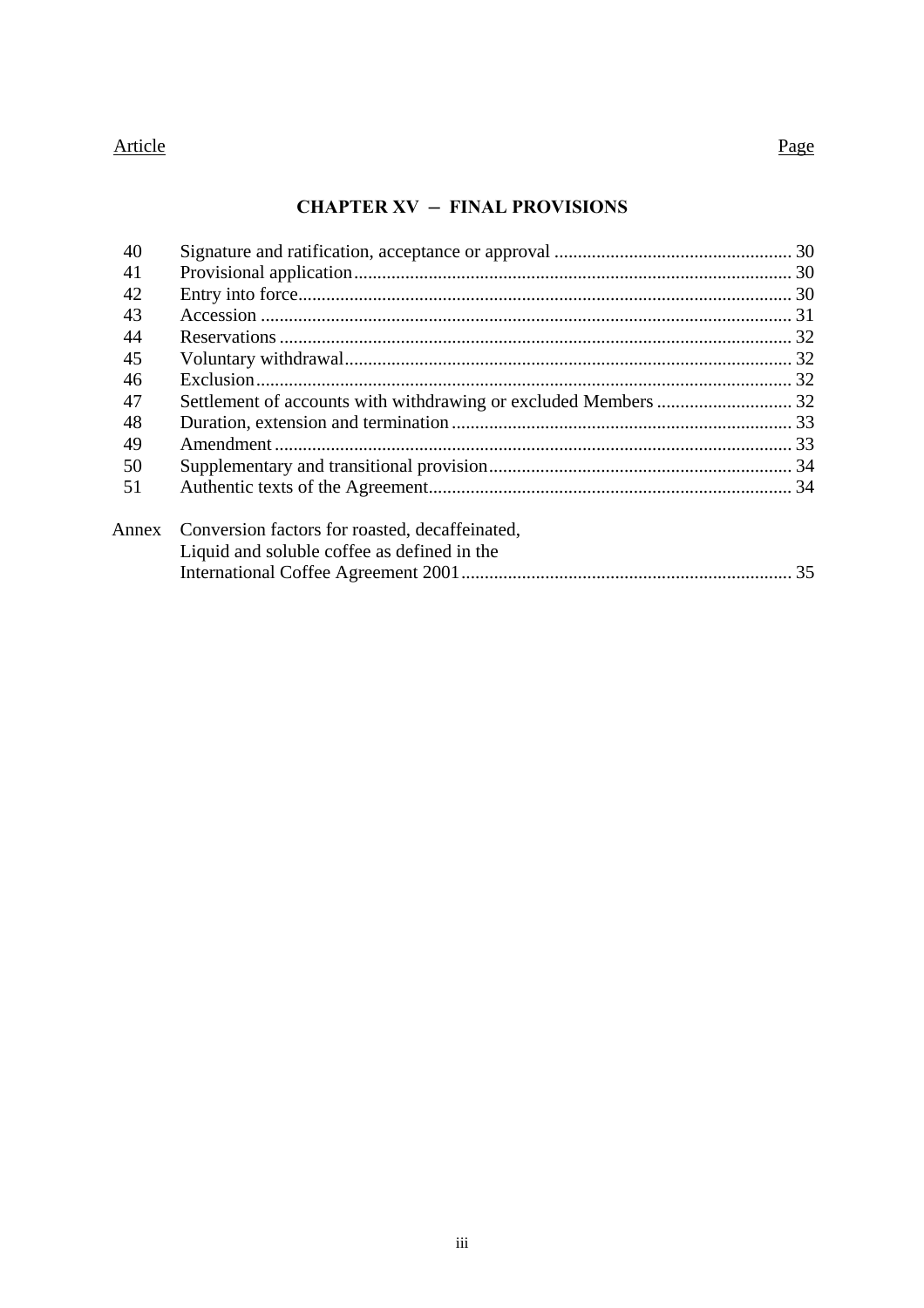### **INTERNATIONAL COFFEE AGREEMENT 2007**

#### PREAMBLE

The Governments Party to this Agreement,

 Recognizing the exceptional importance of coffee to the economies of many countries which are largely dependent upon this commodity for their export earnings and for the achievement of their social and economic development goals;

 Recognizing the importance of the coffee sector to the livelihoods of millions of people, particularly in developing countries, and bearing in mind that in many of these countries production is on small-scale family farms;

 Recognizing the contribution of a sustainable coffee sector to the achievement of internationally agreed development goals, including the Millennium Development Goals (MDGs), in particular with respect to poverty eradication;

 Recognizing the need to foster the sustainable development of the coffee sector, leading to enhanced employment and income, and better living standards and working conditions in Member countries;

 Considering that close international cooperation on coffee matters, including international trade, can foster an economically diversified global coffee sector, the economic and social development of producing countries, the development of coffee production and consumption, and improved relations between coffee exporting and importing countries;

 Considering that collaboration between Members, international organizations, the private sector and all other stakeholders can contribute to the development of the coffee sector;

 Recognizing that increased access to coffee-related information and market-based risk management strategies can help avoid imbalances in the production and consumption of coffee that may give rise to pronounced market volatility which can be harmful to both producers and consumers; and

 Noting the advantages derived from the international cooperation which resulted from the operation of the International Coffee Agreements 1962, 1968, 1976, 1983, 1994 and 2001,

Have agreed as follows: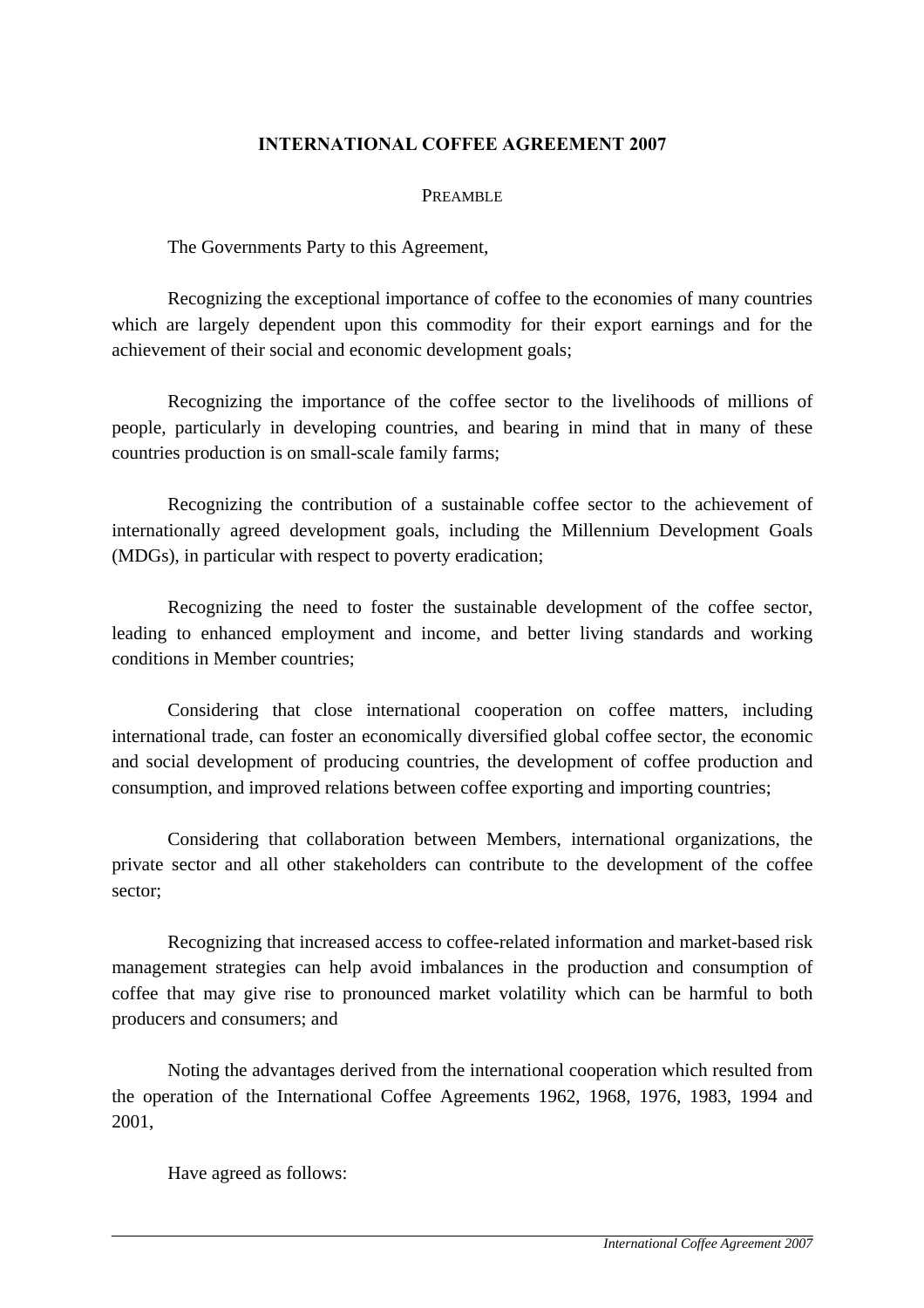### **CHAPTER I – OBJECTIVES**

## ARTICLE 1 **Objectives**

The objective of this Agreement is to strengthen the global coffee sector and promote its sustainable expansion in a market-based environment for the betterment of all participants in the sector, by:

(1) promoting international cooperation on coffee matters;

(2) providing a forum for consultations on coffee matters among governments, and with the private sector;

(3) encouraging Members to develop a sustainable coffee sector in economic, social and environmental terms;

(4) providing a forum for consultations seeking understanding with regard to the structural conditions in international markets and long-term trends in production and consumption that balance supply and demand, and result in prices fair both to consumers and to producers;

(5) facilitating the expansion and transparency of international trade in all types and forms of coffee, and promoting the elimination of trade barriers;

(6) collecting, disseminating and publishing economic, technical and scientific information, statistics and studies, as well as the results of research and development in coffee matters;

(7) promoting the development of consumption and markets for all types and forms of coffee, including in coffee producing countries;

(8) developing, evaluating and seeking finance for projects that benefit Members and the world coffee economy;

(9) promoting coffee quality with a view to enhancing consumer satisfaction and benefits to producers;

(10) encouraging Members to develop appropriate food safety procedures in the coffee sector;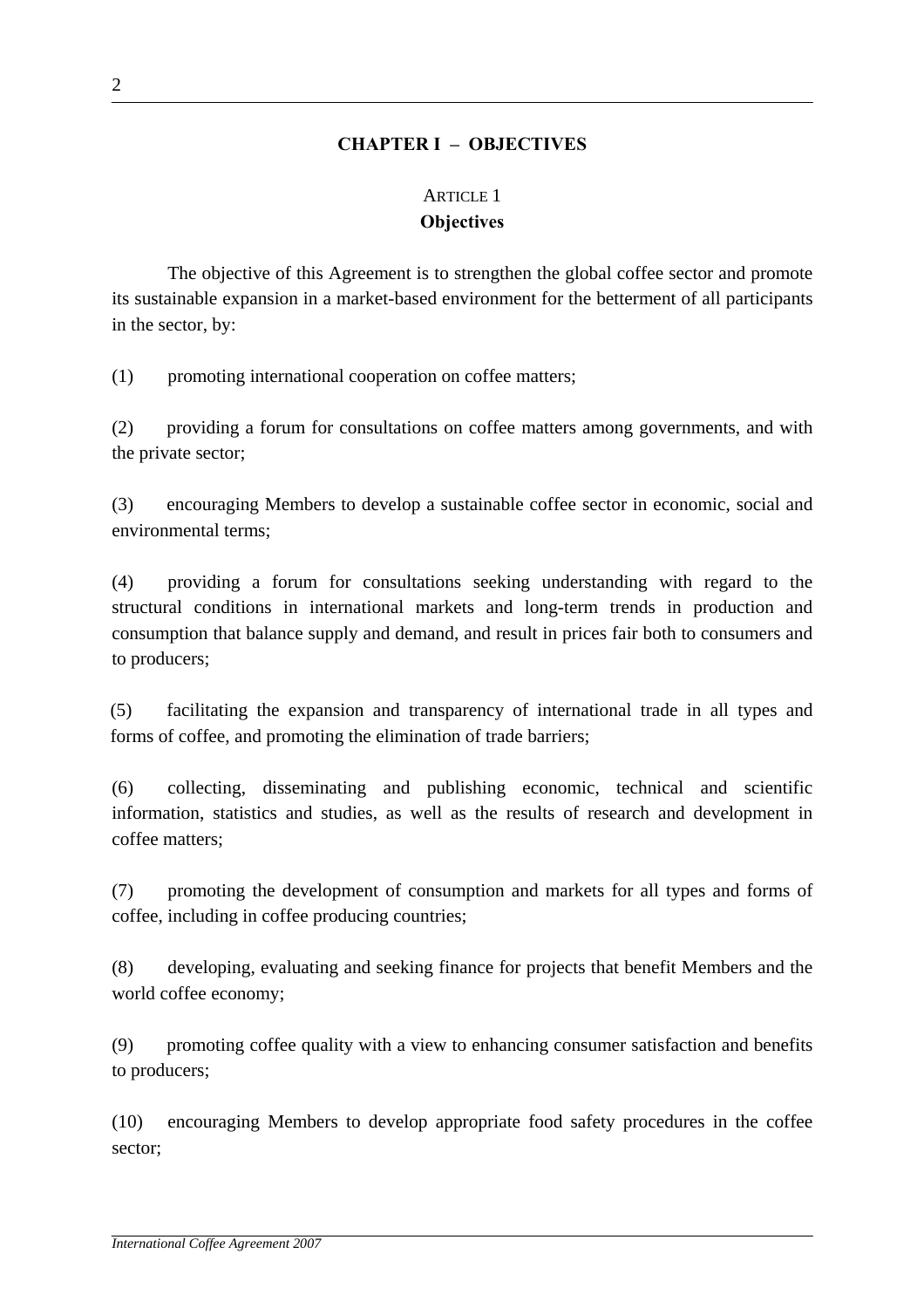(11) promoting training and information programmes designed to assist the transfer to Members of technology relevant to coffee;

(12) encouraging Members to develop and implement strategies to enhance the capacity of local communities and small-scale farmers to benefit from coffee production, which can contribute to poverty alleviation; and

(13) facilitating the availability of information on financial tools and services that can assist coffee producers, including access to credit and approaches to managing risk.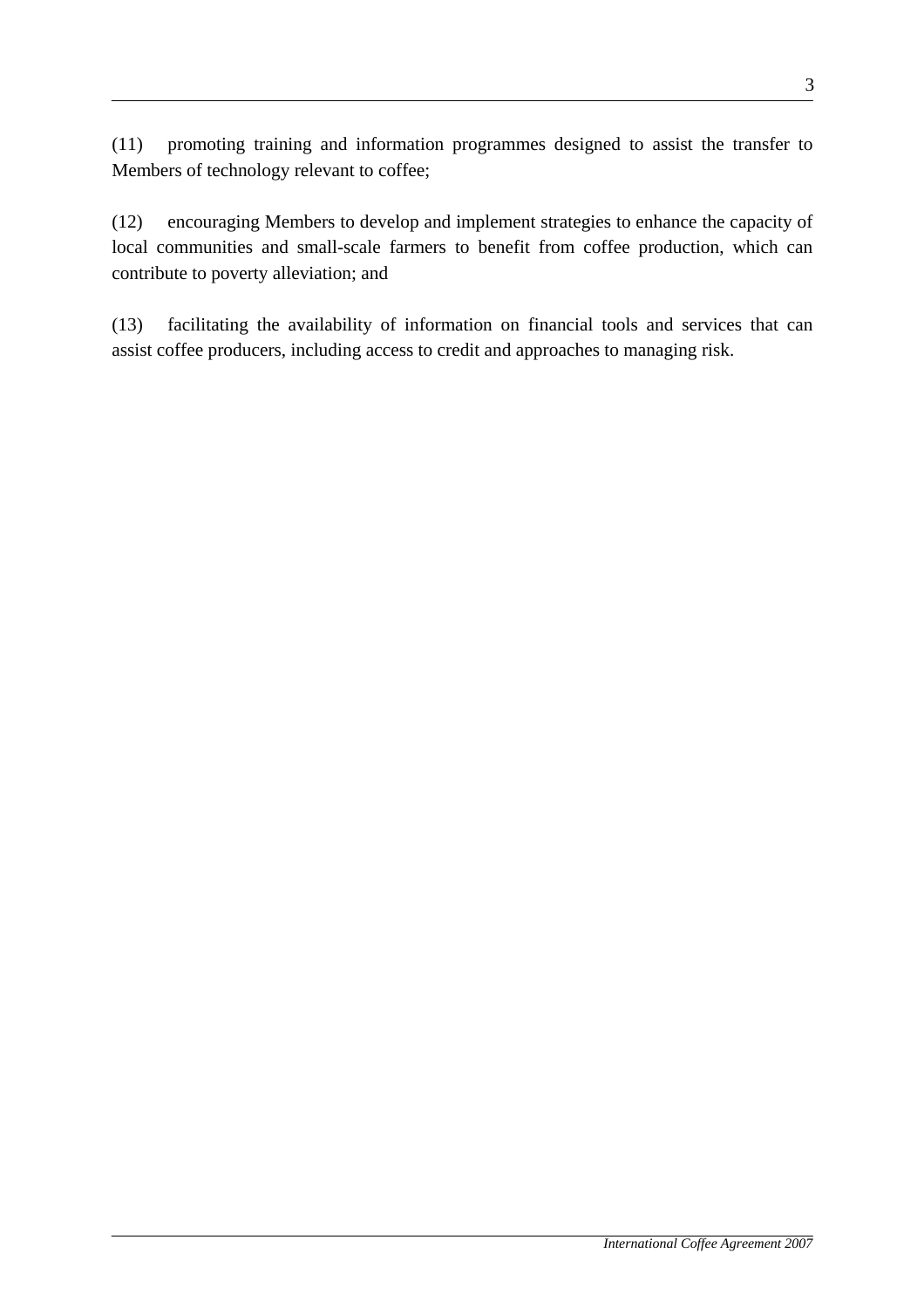### **CHAPTER II – DEFINITIONS**

# ARTICLE 2 **Definitions**

For the purposes of this Agreement:

(1) *Coffee* means the beans and cherries of the coffee tree, whether parchment, green or roasted, and includes ground, decaffeinated, liquid and soluble coffee. The Council shall, as soon as possible after this Agreement enters into force, and again at intervals of three years, review the conversion factors for the types of coffee listed in sub-paragraphs (d), (e), (f) and (g) below. Following such reviews the Council shall determine and publish appropriate conversion factors. Prior to the initial review, and should the Council be unable to reach a decision on this matter, the conversion factors will be those used in the International Coffee Agreement 2001, which are listed in the Annex to this Agreement. Subject to these provisions, the terms listed below shall have the following meaning:

- (a) *green coffee* means all coffee in the naked bean form before roasting;
- (b) *dried coffee cherry* means the dried fruit of the coffee tree; to find the equivalent of dried coffee cherry to green coffee, multiply the net weight of the dried coffee cherry by 0.50;
- (c) *parchment coffee* means the green coffee bean contained in the parchment skin; to find the equivalent of parchment coffee to green coffee, multiply the net weight of the parchment coffee by 0.80;
- (d) *roasted coffee* means green coffee roasted to any degree and includes ground coffee;
- (e) *decaffeinated coffee* means green, roasted or soluble coffee from which caffeine has been extracted;
- (f) *liquid coffee* means the water-soluble solids derived from roasted coffee and put into liquid form; and
- (g) *soluble coffee* means the dried water-soluble solids derived from roasted coffee.

(2) *Bag* means 60 kilogrammes or 132.276 pounds of green coffee; *tonne* means a mass of 1,000 kilogrammes or 2,204.6 pounds; and *pound* means 453.597 grammes.

(3) *Coffee year* means the period of one year, from 1 October to 30 September.

(4) *Organization* and *Council* mean, respectively, the International Coffee Organization and the International Coffee Council.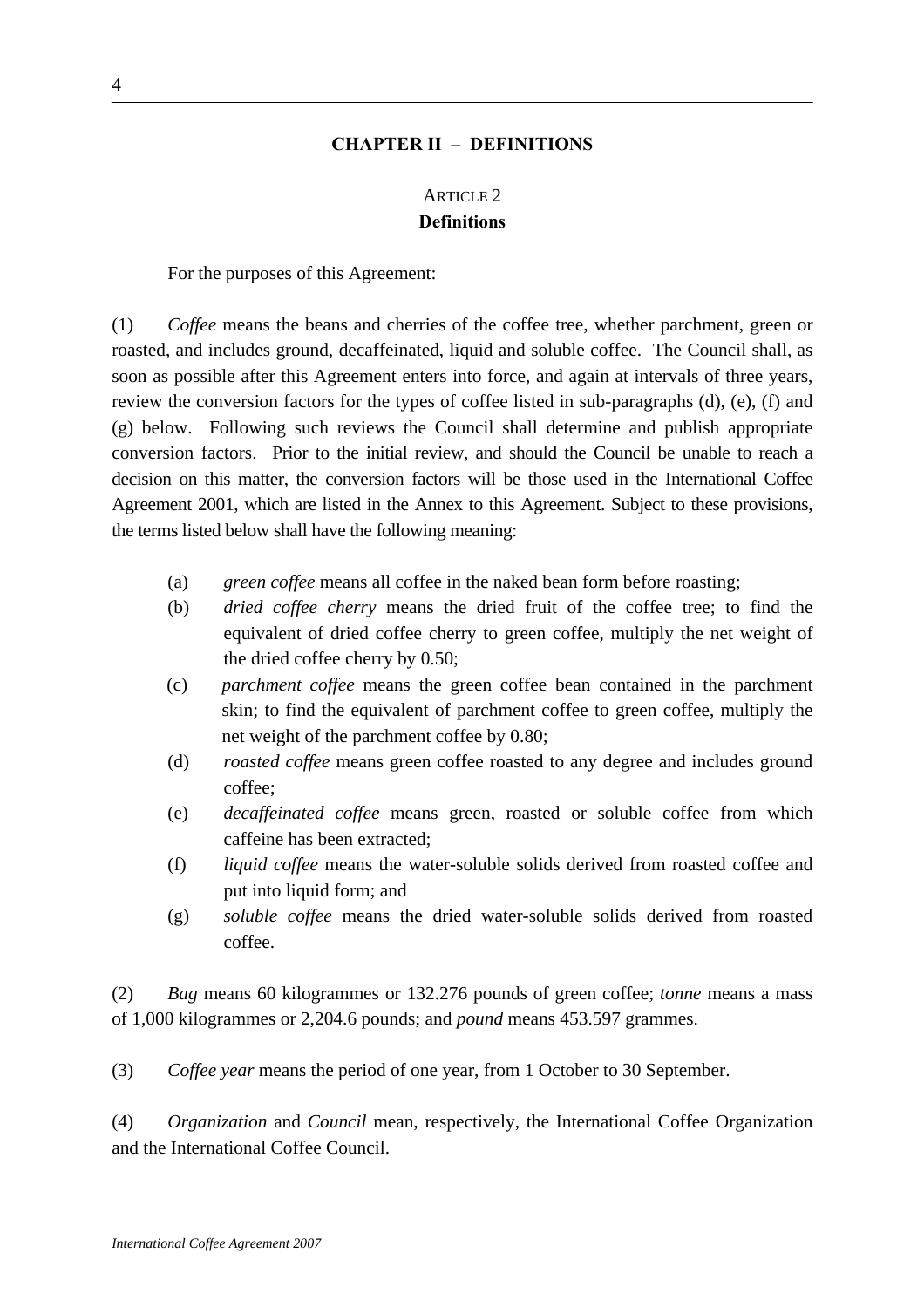(5) *Contracting Party* means a Government, the European Community or any intergovernmental organization referred to in paragraph (3) of Article 4 which has deposited an instrument of ratification, acceptance, approval or notification of provisional application of this Agreement in accordance with the provisions of Articles 40, 41 and 42 or has acceded thereto in accordance with the provisions of Article 43.

(6) *Member* means a Contracting Party.

(7) *Exporting Member* or *exporting country* means a Member or country, respectively, which is a net exporter of coffee; that is, a Member or country whose exports exceed its imports.

(8) *Importing Member* or *importing country* means a Member or country, respectively, which is a net importer of coffee; that is, a Member or country whose imports exceed its exports.

(9) *Distributed majority vote* means a vote requiring 70% or more of the votes of exporting Members present and voting and 70% or more of the votes of importing Members present and voting, counted separately.

(10) *Depositary* means the intergovernmental organization or Contracting Party to the International Coffee Agreement 2001 designated by decision of the Council under the International Coffee Agreement 2001, to be taken by consensus before 31 January 2008. Such decision shall form an integral part of this Agreement.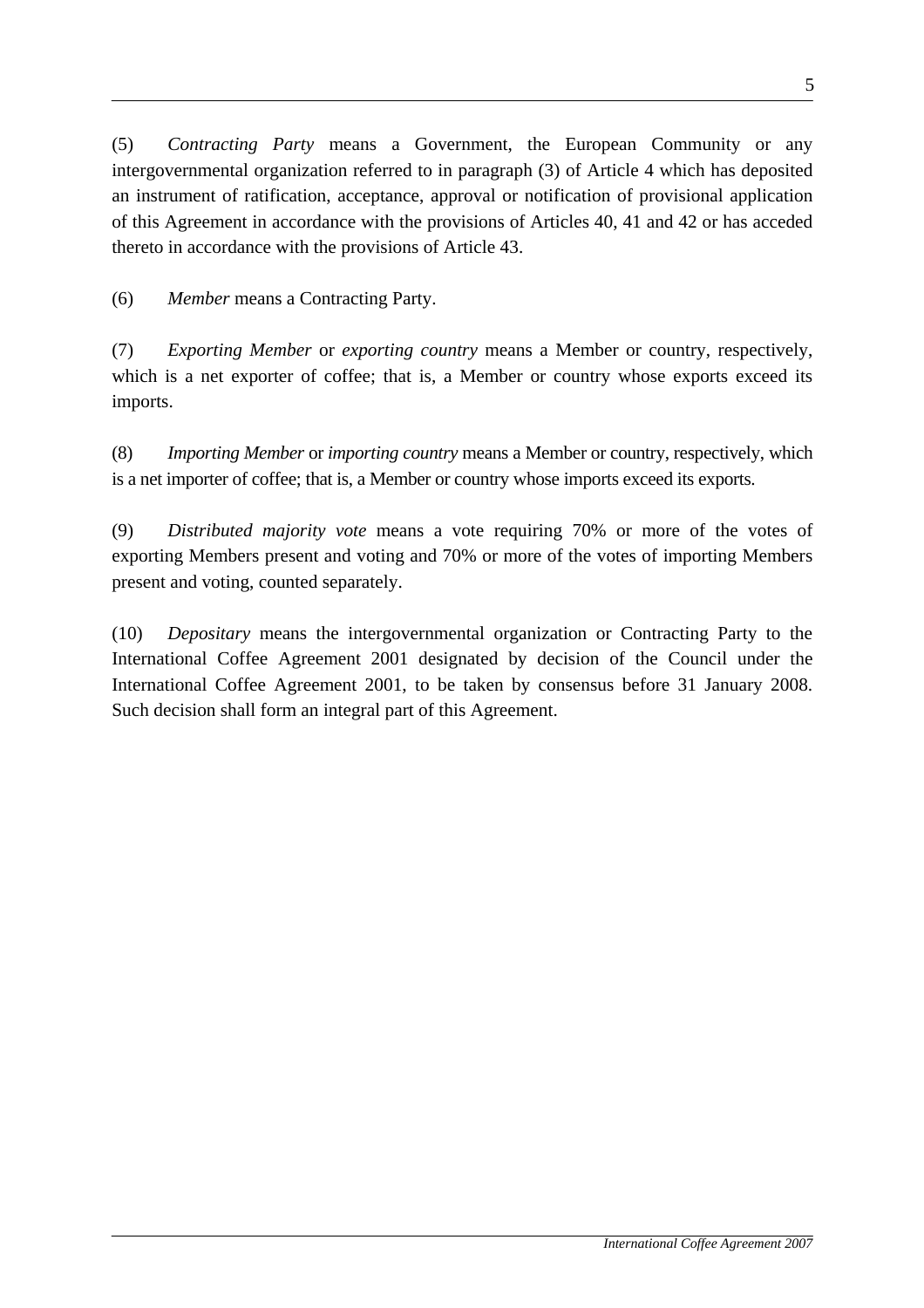### **CHAPTER III – GENERAL UNDERTAKINGS BY MEMBERS**

# ARTICLE 3 **General undertakings by Members**

(1) Members undertake to adopt such measures as are necessary to enable them to fulfil their obligations under this Agreement and fully cooperate with one another in securing the attainment of the objectives of this Agreement; in particular, Members undertake to provide all information necessary to facilitate the functioning of this Agreement.

(2) Members recognize that Certificates of Origin are important sources of information on the trade in coffee. Exporting Members, therefore, assume responsibility for ensuring the proper issuing and use of Certificates of Origin according to the rules established by the Council.

(3) Members recognize further that information on re-exports is also important for the proper analysis of the world coffee economy. Importing Members, therefore, undertake to supply regular and accurate information on re-exports, in the form and manner determined by the Council.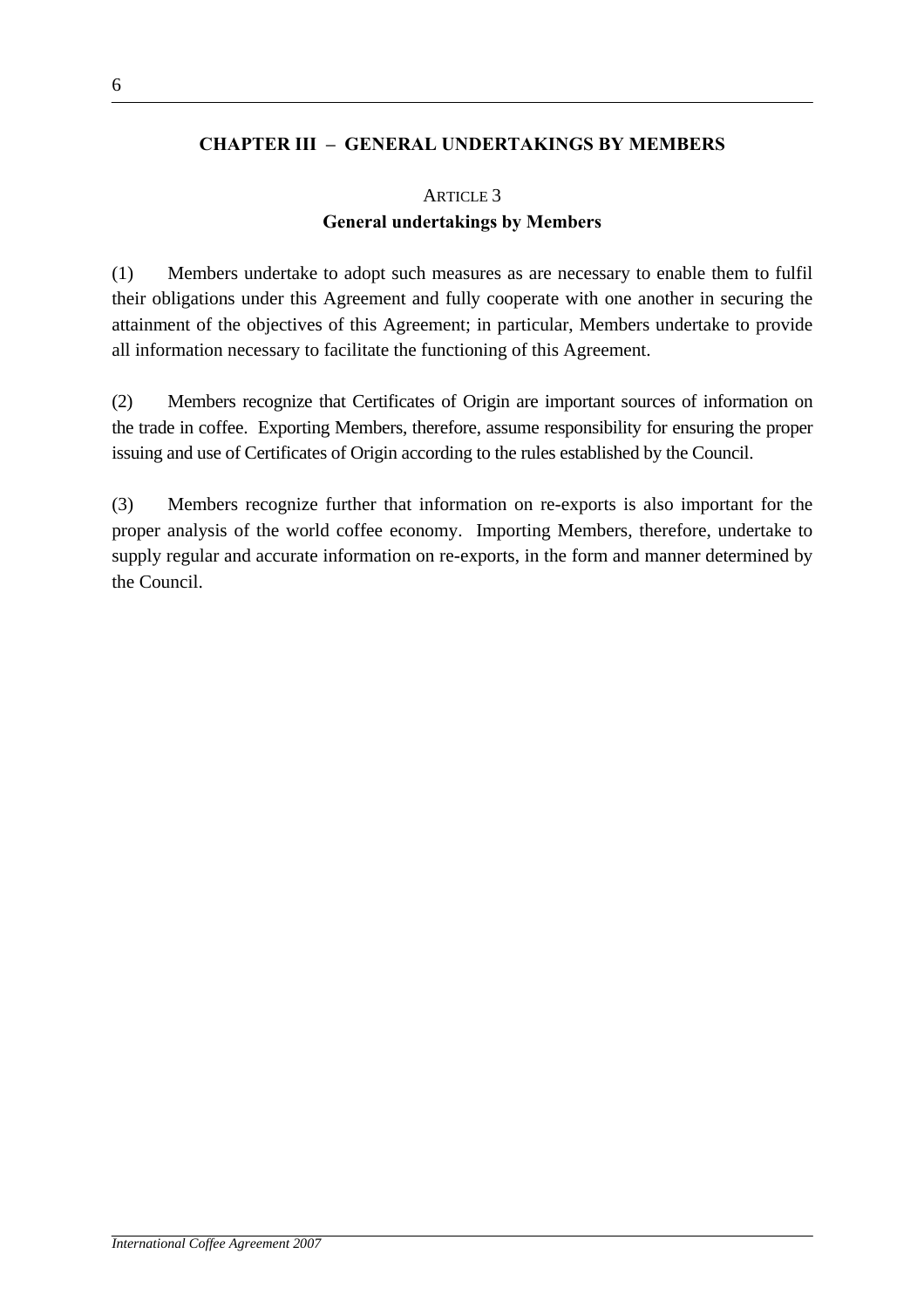### **CHAPTER IV – MEMBERSHIP**

# ARTICLE 4 **Membership of the Organization**

(1) Each Contracting Party shall constitute a single Member of the Organization.

(2) A Member may change its category of membership on such conditions as the Council may agree.

(3) Any reference in this Agreement to a Government shall be construed as including the European Community and any intergovernmental organization having exclusive competence in respect of the negotiation, conclusion and application of this Agreement.

### ARTICLE 5

### **Group membership**

 Two or more Contracting Parties may, by appropriate notification to the Council and to the Depositary, which will take effect on a date to be specified by the Contracting Parties concerned and on conditions agreed by the Council, declare that they are participating in the Organization as a Member group.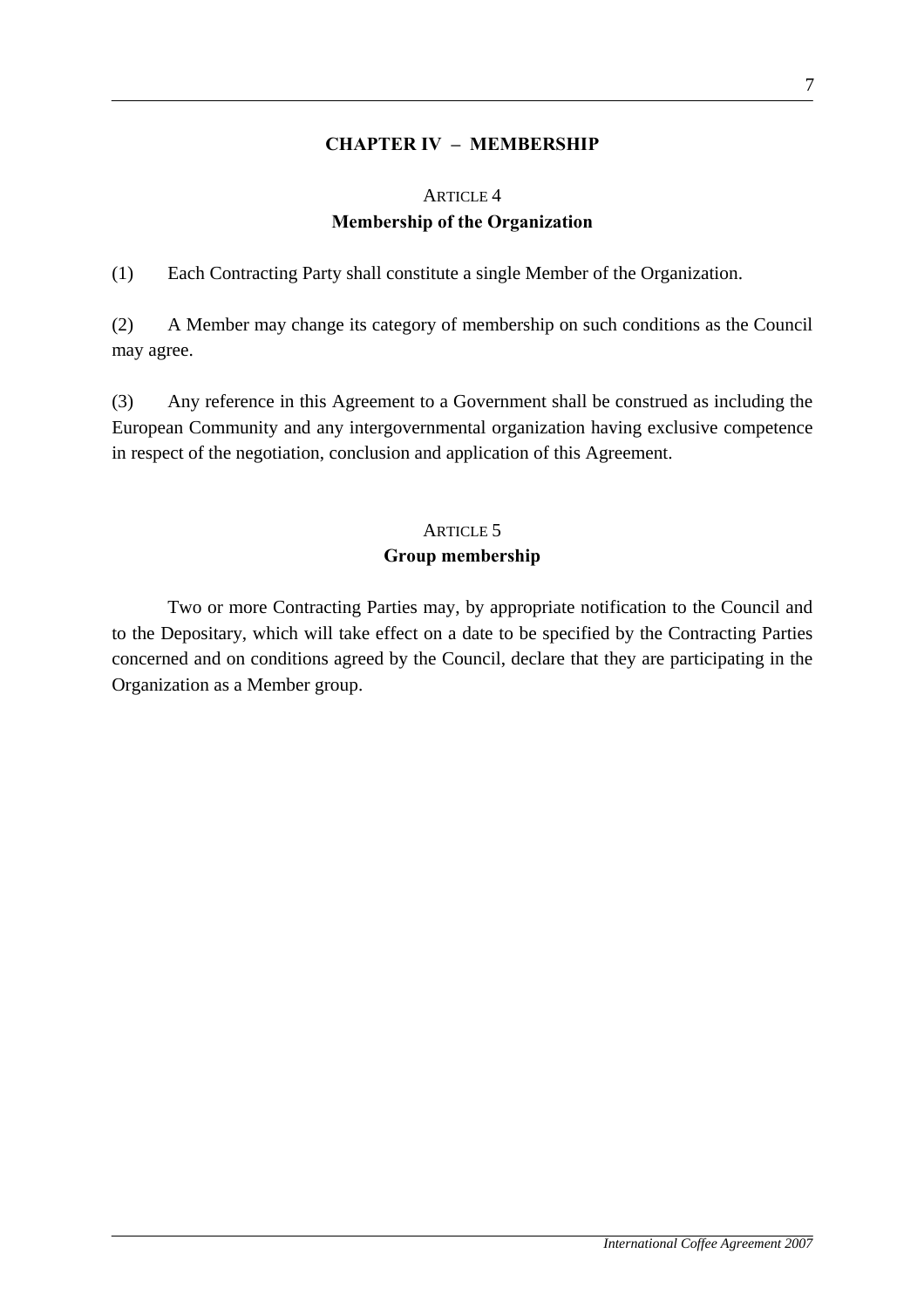### **CHAPTER V – THE INTERNATIONAL COFFEE ORGANIZATION**

#### ARTICLE 6

# **Seat and structure of the International Coffee Organization**

(1) The International Coffee Organization established under the International Coffee Agreement 1962 shall continue in being to administer the provisions and supervise the operation of this Agreement.

(2) The seat of the Organization shall be in London unless the Council decides otherwise.

(3) The highest authority of the Organization shall be the International Coffee Council. The Council shall be assisted as appropriate by the Finance and Administration Committee, the Promotion and Market Development Committee and the Projects Committee. The Council shall also be advised by the Private Sector Consultative Board, the World Coffee Conference and the Consultative Forum on Coffee Sector Finance.

#### ARTICLE 7

### **Privileges and immunities**

(1) The Organization shall have legal personality. It shall in particular have the capacity to contract, acquire and dispose of movable and immovable property and to institute legal proceedings.

(2) The status, privileges and immunities of the Organization, of its Executive Director, its staff and experts, and of representatives of Members while in the territory of the host country for the purpose of exercising their functions, shall be governed by a Headquarters Agreement concluded between the host Government and the Organization.

(3) The Headquarters Agreement referred to in paragraph (2) of this Article shall be independent of this Agreement. It shall however terminate:

- (a) by agreement between the host Government and the Organization;
- (b) in the event of the headquarters of the Organization being moved from the territory of the host Government; or
- (c) in the event of the Organization ceasing to exist.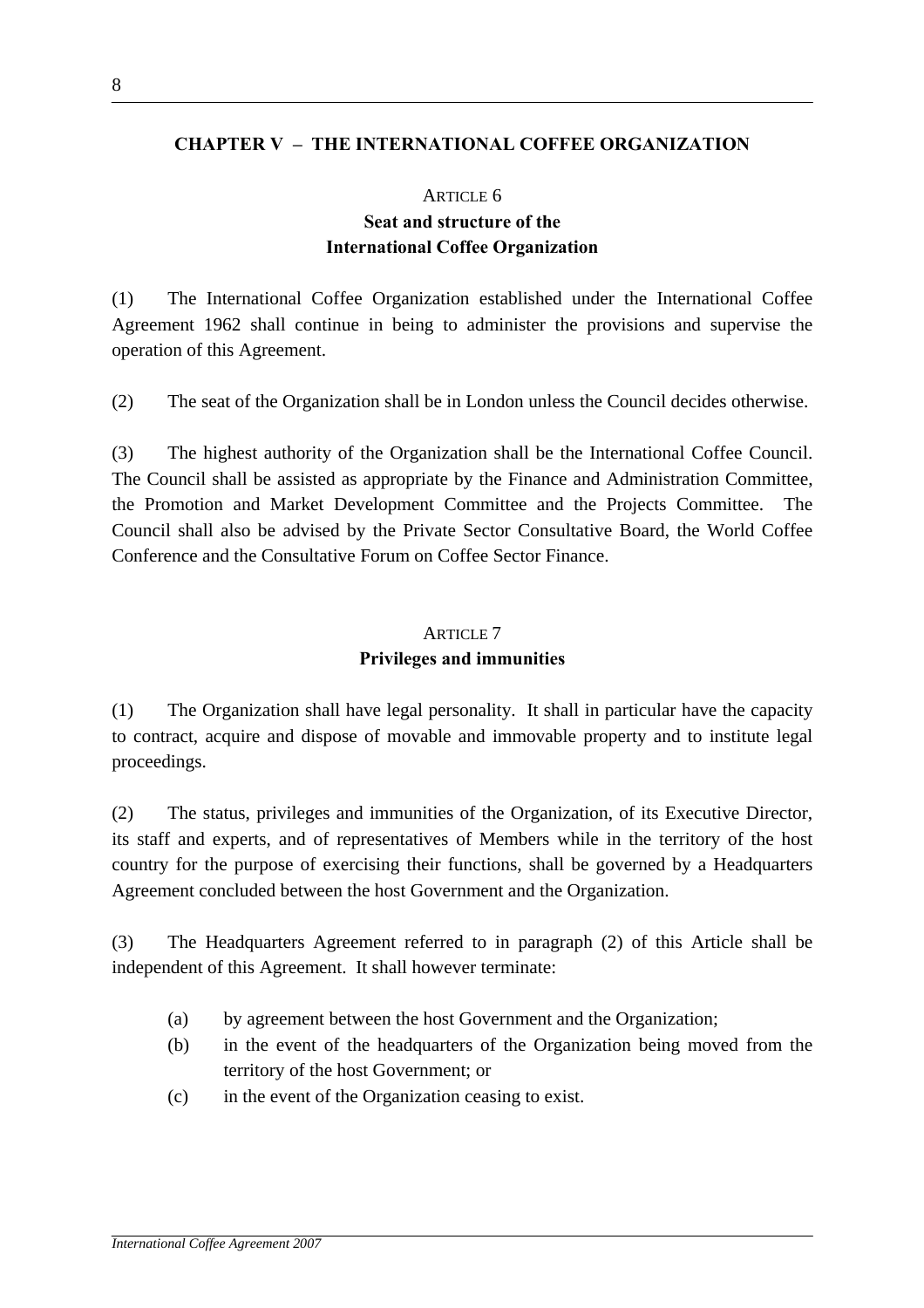(4) The Organization may conclude with one or more other Members agreements to be approved by the Council relating to such privileges and immunities as may be necessary for the proper functioning of this Agreement.

(5) The Governments of Member countries other than the host Government shall grant the Organization the same facilities in respect of currency or exchange restrictions, maintenance of bank accounts and transfer of monies, as are accorded to the specialized agencies of the United Nations.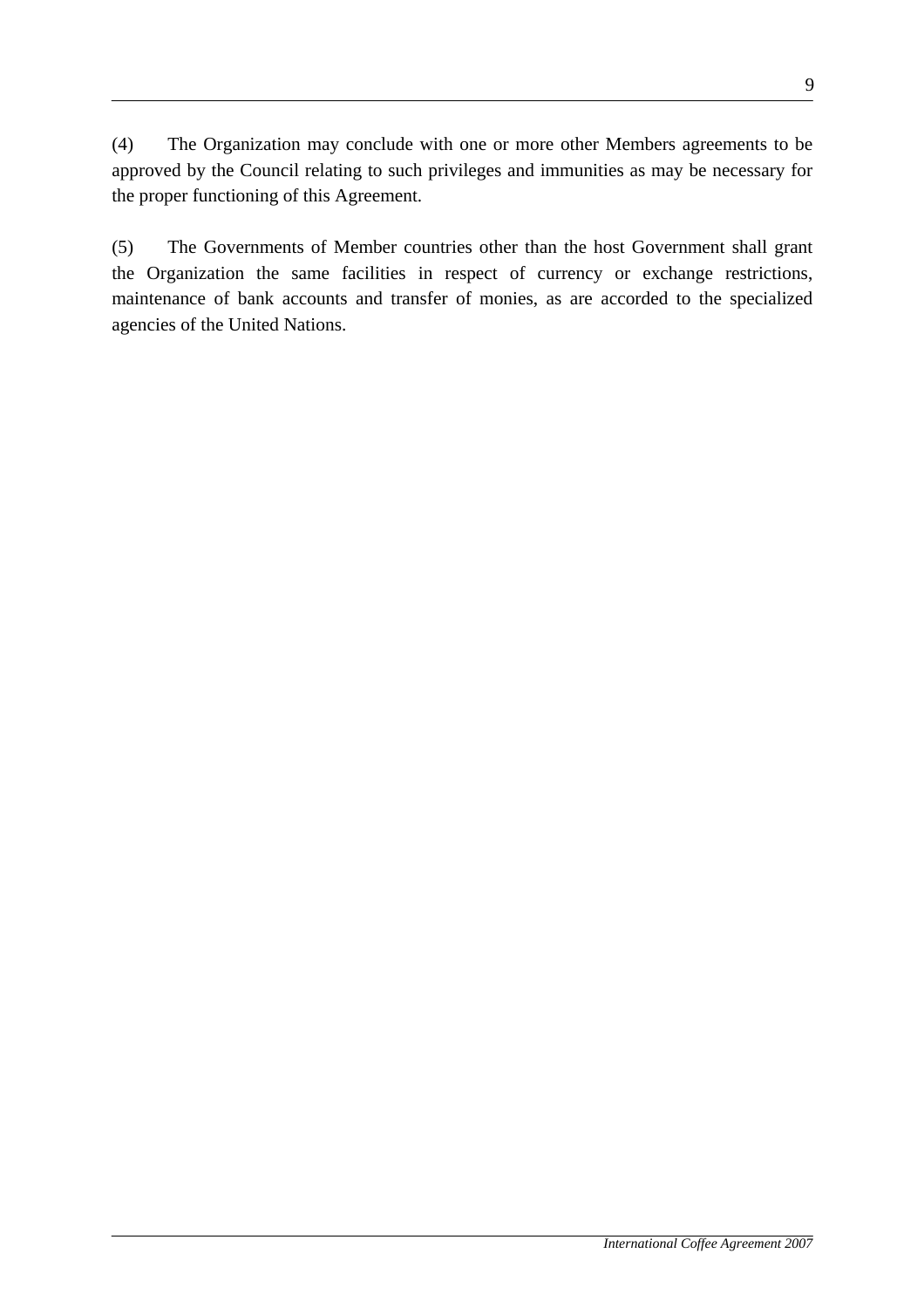### **CHAPTER VI – THE INTERNATIONAL COFFEE COUNCIL**

# ARTICLE 8 **Composition of the International Coffee Council**

(1) The International Coffee Council shall consist of all the Members of the Organization.

(2) Each Member shall appoint one representative on the Council and, if it so desires, one or more alternates. A Member may also designate one or more advisers to its representative or alternates.

# ARTICLE 9 **Powers and functions of the Council**

(1) All powers specifically conferred by this Agreement shall be vested in the Council, which shall perform the functions necessary to carry out the provisions of this Agreement.

(2) The Council may establish and dissolve Committees and subsidiary bodies, as appropriate, other than those provided for in paragraph (3) of Article 6.

(3) The Council shall establish such rules and regulations, including its own rules of procedure and the financial and staff regulations of the Organization, as are necessary to carry out the provisions of this Agreement and are consistent therewith. The Council may, in its rules of procedure, provide the means whereby it may, without meeting, decide specific questions.

(4) The Council shall establish on a regular basis a strategic action plan to guide its work and identify priorities, including priorities for project activities undertaken pursuant to Article 28 and studies, surveys and reports undertaken pursuant to Article 34. Priorities identified in the action plan shall be reflected in the annual work programmes approved by the Council.

(5) The Council shall also keep such records as are required to perform its functions under this Agreement and such other records as it considers desirable.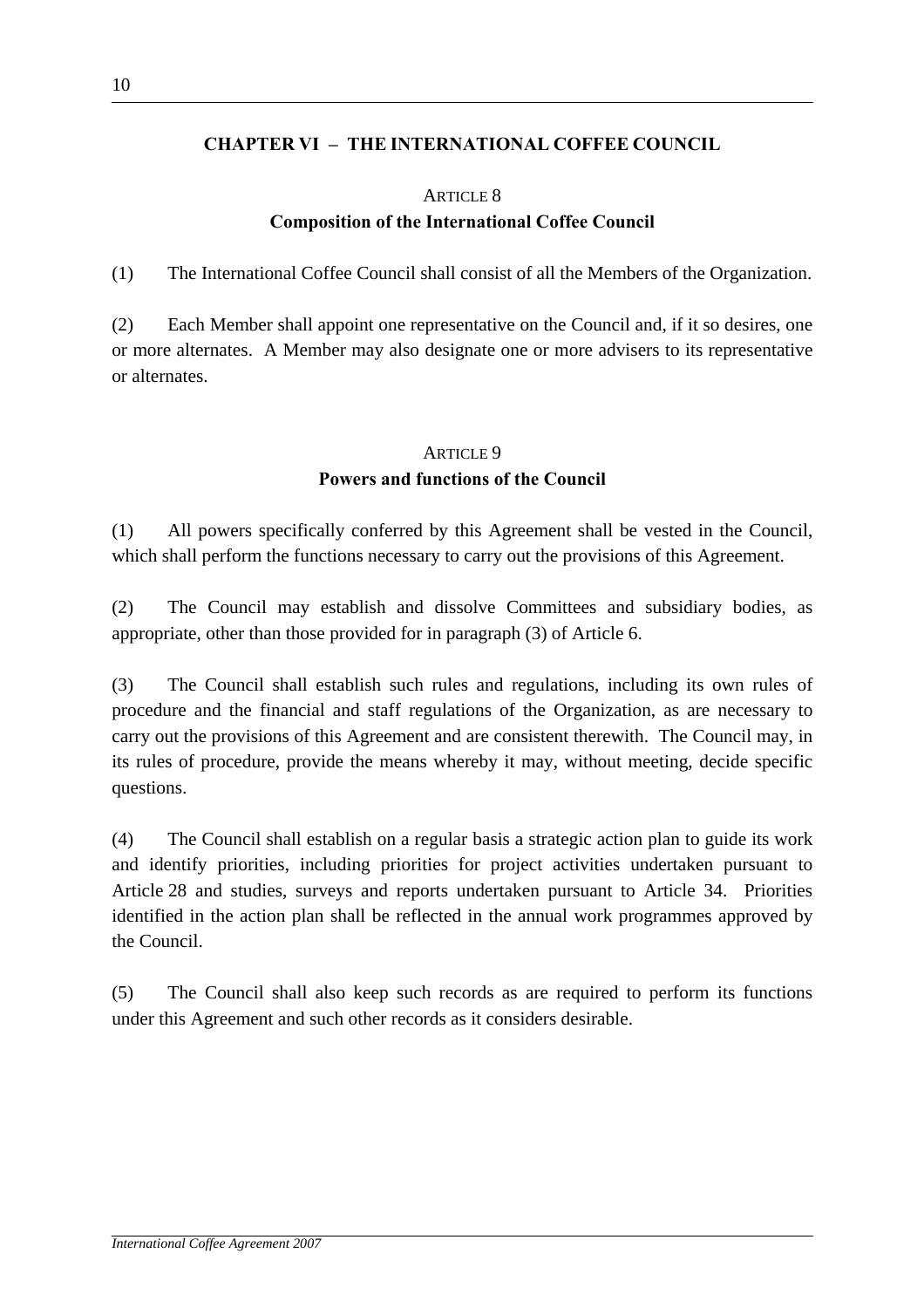# ARTICLE 10 **Chairman and Vice-Chairman of the Council**

(1) The Council shall elect, for each coffee year, a Chairman and a Vice-Chairman who shall not be paid by the Organization.

(2) The Chairman shall be elected either from among the representatives of exporting Members or from among the representatives of importing Members and the Vice-Chairman shall be elected from among representatives of the other category of Member. These offices shall alternate each coffee year between the two categories of Member.

(3) Neither the Chairman nor the Vice-Chairman acting as Chairman shall have the right to vote. His or her alternate will in such case exercise the voting rights of the Member.

# ARTICLE 11 **Sessions of the Council**

(1) The Council shall hold two regular sessions a year and special sessions should it so decide. It may hold special sessions at the request of any ten Members. Notice of sessions shall be given at least 30 days in advance except in cases of emergency when such notice shall be given at least 10 days in advance.

(2) Sessions shall be held at the seat of the Organization, unless the Council decides otherwise. If a Member invites the Council to meet in its territory, and the Council agrees, the additional costs to the Organization involved above those incurred when the session is held at the seat shall be borne by that Member.

(3) The Council may invite any non-member country or any of the organizations referred to in Articles 15 and 16 to attend any of its sessions as an observer. At each session, the Council shall decide on the admission of observers.

(4) The quorum required for a Council session to take decisions shall be the presence of more than half of the number of exporting and importing Members representing respectively at least two-thirds of the votes for each category. If on the opening of a Council session or of any plenary meeting there is no quorum, the Chairman shall postpone the opening of the session or plenary meeting for at least two hours. If there is still no quorum at the new time set, the Chairman may again postpone the opening of the session or plenary meeting for at least a further two hours. If at the end of this new postponement there is still no quorum, the matter on which decisions are required shall be deferred to the next session of the Council.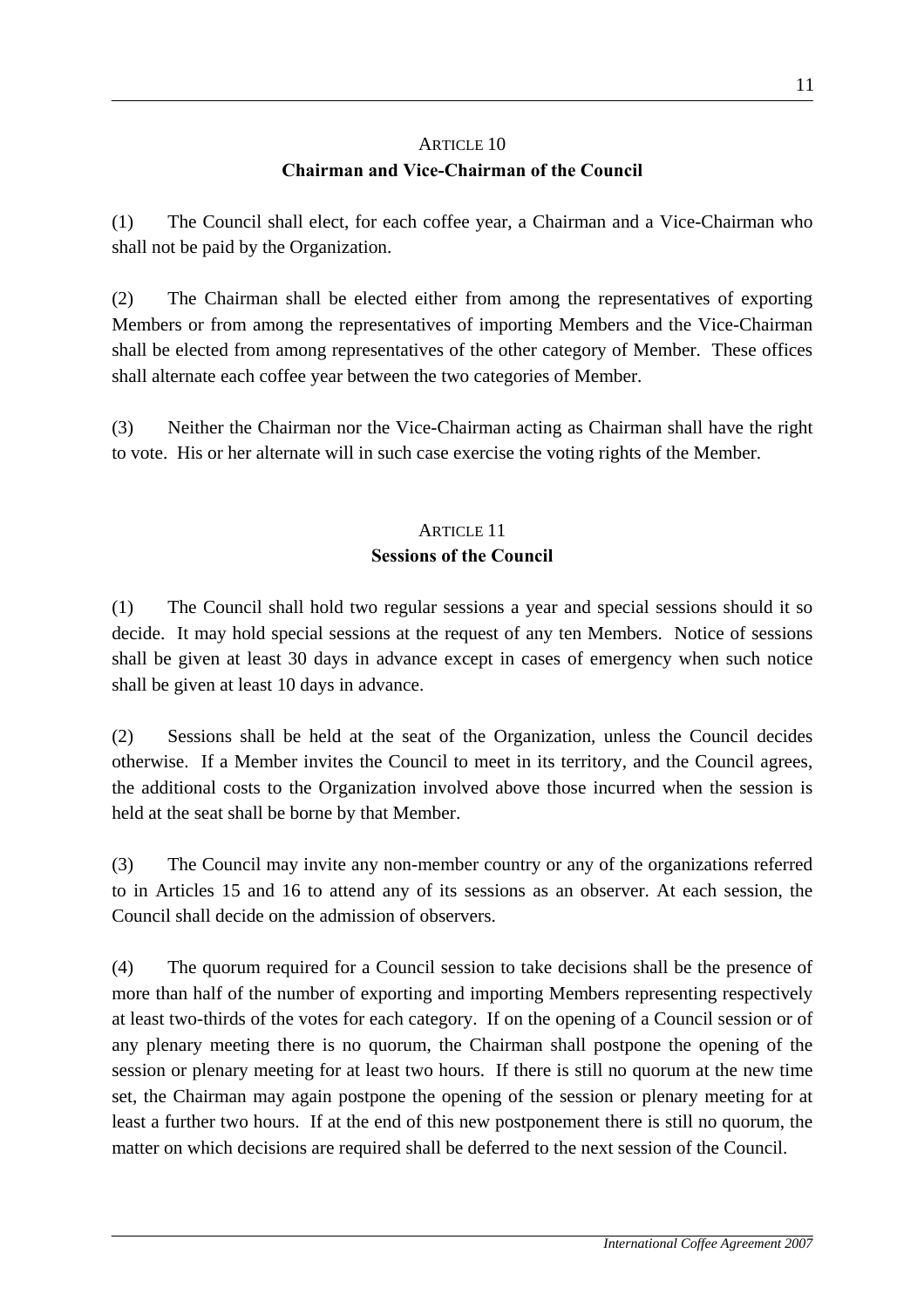# ARTICLE 12 **Votes**

(1) The exporting Members shall together hold 1,000 votes and the importing Members shall together hold 1,000 votes, distributed within each category of Member – that is, exporting and importing Members, respectively – as provided for in the following paragraphs of this Article.

(2) Each Member shall have five basic votes.

(3) The remaining votes of exporting Members shall be divided among such Members in proportion to the average volume of their respective exports of coffee to all destinations in the preceding four calendar years.

(4) The remaining votes of importing Members shall be divided among such Members in proportion to the average volume of their respective imports of coffee in the preceding four calendar years.

(5) The European Community or any intergovernmental organization as defined in paragraph (3) of Article 4 shall hold votes as a single Member; it shall have five basic votes and additional votes in proportion to the average volume of its imports or exports of coffee, in the preceding four calendar years.

(6) The distribution of votes shall be determined by the Council in accordance with the provisions of this Article at the beginning of each coffee year and shall remain in effect during that year, except as provided for in paragraph (7) of this Article.

(7) The Council shall provide for the redistribution of votes in accordance with the provisions of this Article whenever there is a change in the membership of the Organization or if the voting rights of a Member are suspended or regained under the provisions of Article 21.

(8) No Member shall hold two-thirds or more of the votes in its category.

(9) There shall be no fractional votes.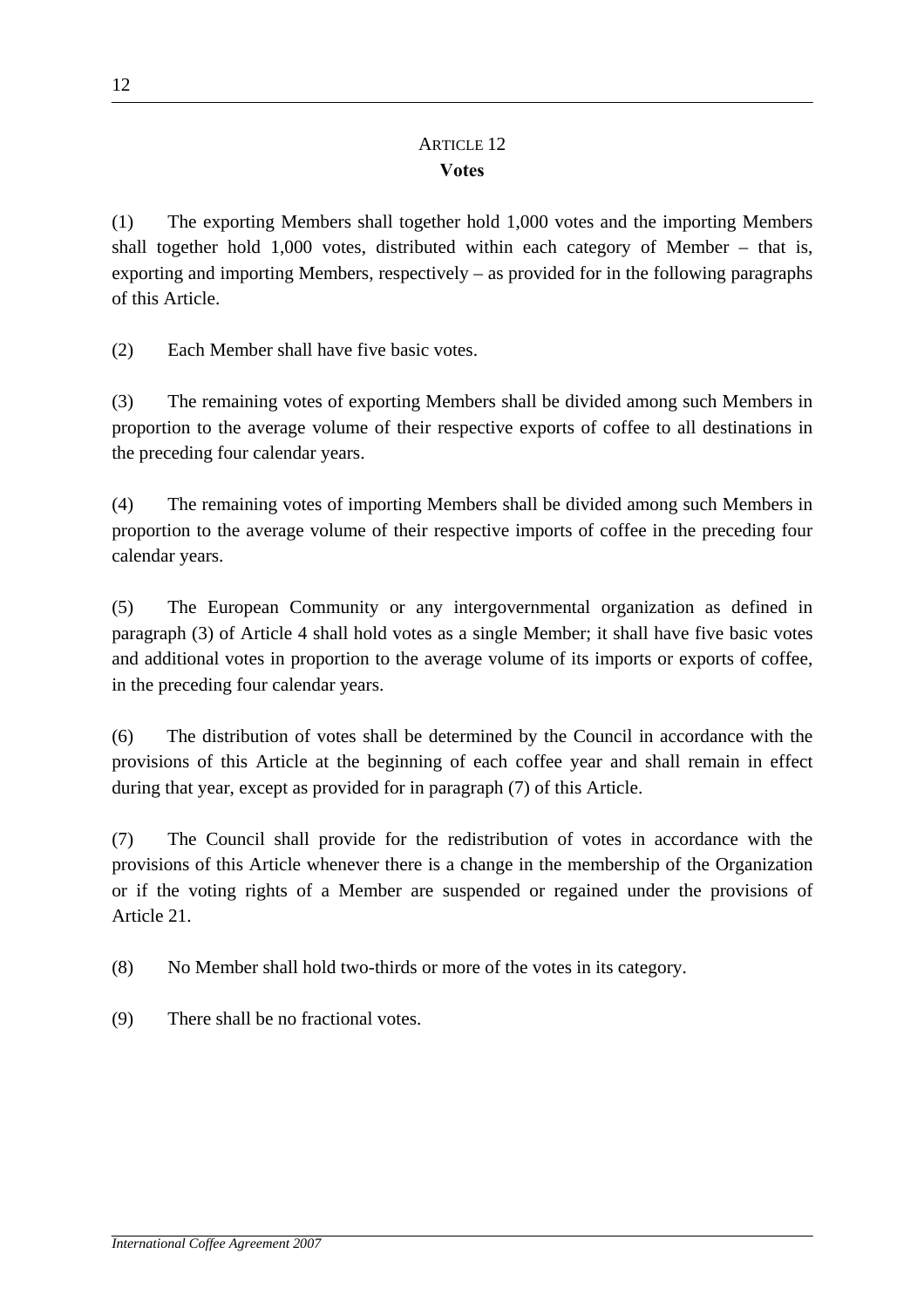# ARTICLE 13 **Voting procedure of the Council**

(1) Each Member shall be entitled to cast the number of votes it holds and shall not be entitled to divide its votes. However, a Member may cast differently any votes which it holds under the provisions of paragraph (2) of this Article.

(2) Any exporting Member may authorize in writing any other exporting Member, and any importing Member may authorize in writing any other importing Member, to represent its interests and to exercise its right to vote at any meeting or meetings of the Council.

# ARTICLE 14 **Decisions of the Council**

(1) The Council shall endeavour to take all decisions and to make all recommendations by consensus. If consensus cannot be reached, the Council shall take decisions and make recommendations by a distributed majority vote of 70% or more of exporting Members, present and voting, and 70% or more of importing Members, present and voting, counted separately.

(2) The following procedure shall apply with respect to any decision by the Council taken by a distributed majority vote:

- (a) if a distributed majority vote is not obtained because of the negative vote of three or less exporting or three or less importing Members, the proposal shall, if the Council so decides by a majority of the Members present, be put to a vote again within 48 hours; and
- (b) if a distributed majority vote is again not obtained, the proposal shall be considered not approved.

(3) Members are committed to accept as binding all decisions of the Council under the provisions of this Agreement.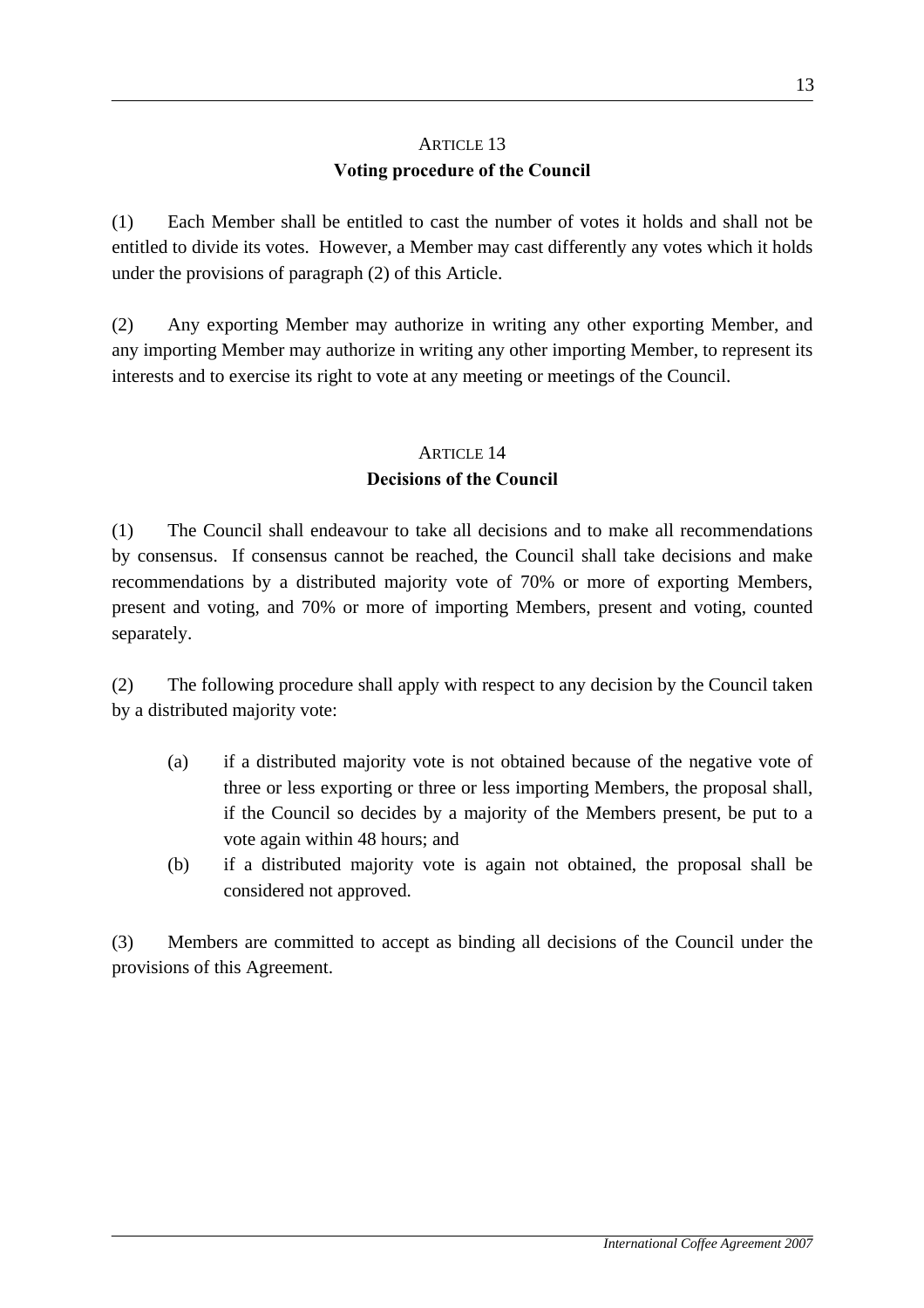# ARTICLE 15 **Cooperation with other organizations**

(1) The Council may make arrangements for consultation and cooperation with the United Nations and its specialized agencies; other appropriate intergovernmental organizations; and relevant international and regional organizations. It shall take full advantage of the facilities of the Common Fund for Commodities and other sources of funding. Such arrangements may include financial arrangements which the Council considers appropriate for achieving the objectives of this Agreement. However, in respect of the implementation of any project under such arrangements the Organization shall not incur any financial obligations for guarantees given by individual Members or other entities. No Member shall be responsible by reason of its membership of the Organization for any liability arising from borrowing or lending by any other Member or entity in connection with such projects.

(2) Where possible, the Organization may also collect from Members, non-members, and from donor and other agencies, information on development projects and programmes focussing on the coffee sector. Where appropriate, and with the agreement of the parties concerned, the Organization may make this information available to such other organizations as well as to Members.

# ARTICLE 16 **Cooperation with non-governmental organizations**

 In pursuing the objectives of this Agreement, the Organization may, without prejudice to the provisions of Articles 15, 29, 30 and 31, establish and strengthen cooperative activities with appropriate non-governmental organizations having expertise in relevant aspects of the coffee sector and with other experts in coffee matters.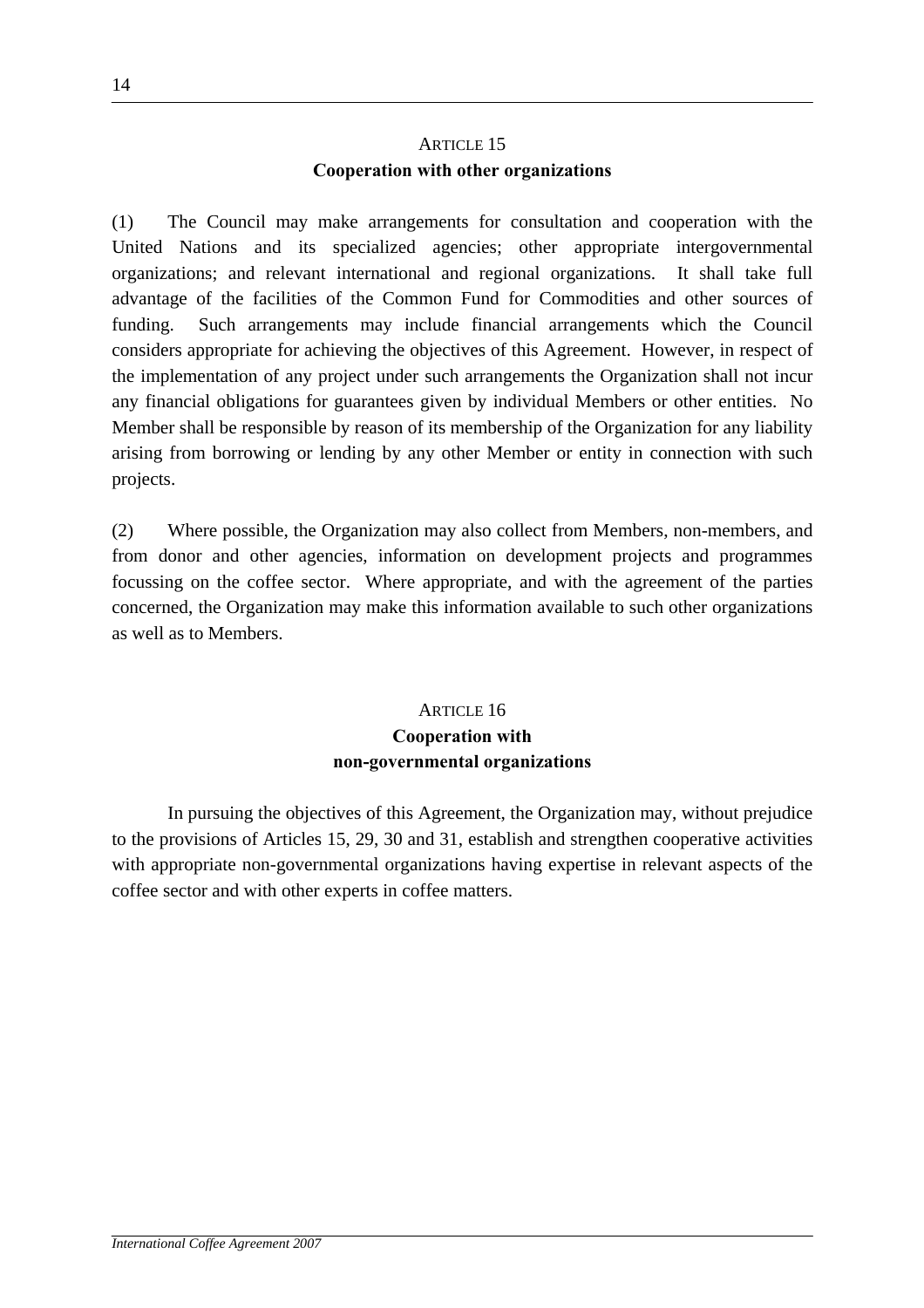## **CHAPTER VII** – **THE EXECUTIVE DIRECTOR AND THE STAFF**

# ARTICLE 17 **The Executive Director and the staff**

(1) The Council shall appoint the Executive Director. The terms of appointment of the Executive Director shall be established by the Council and shall be comparable to those applying to corresponding officials of similar intergovernmental organizations.

(2) The Executive Director shall be the chief administrative officer of the Organization and shall be responsible for the performance of any duties devolving upon him in the administration of this Agreement.

(3) The Executive Director shall appoint the staff of the Organization in accordance with regulations established by the Council.

(4) Neither the Executive Director nor any member of the staff shall have any financial interest in the coffee industry, the coffee trade or the transportation of coffee.

(5) In the performance of their duties, the Executive Director and the staff shall not seek or receive instructions from any Member or from any other authority external to the Organization. They shall refrain from any action which might reflect on their position as international officials responsible only to the Organization. Each Member undertakes to respect the exclusively international character of the responsibilities of the Executive Director and the staff and not to seek to influence them in the discharge of their responsibilities.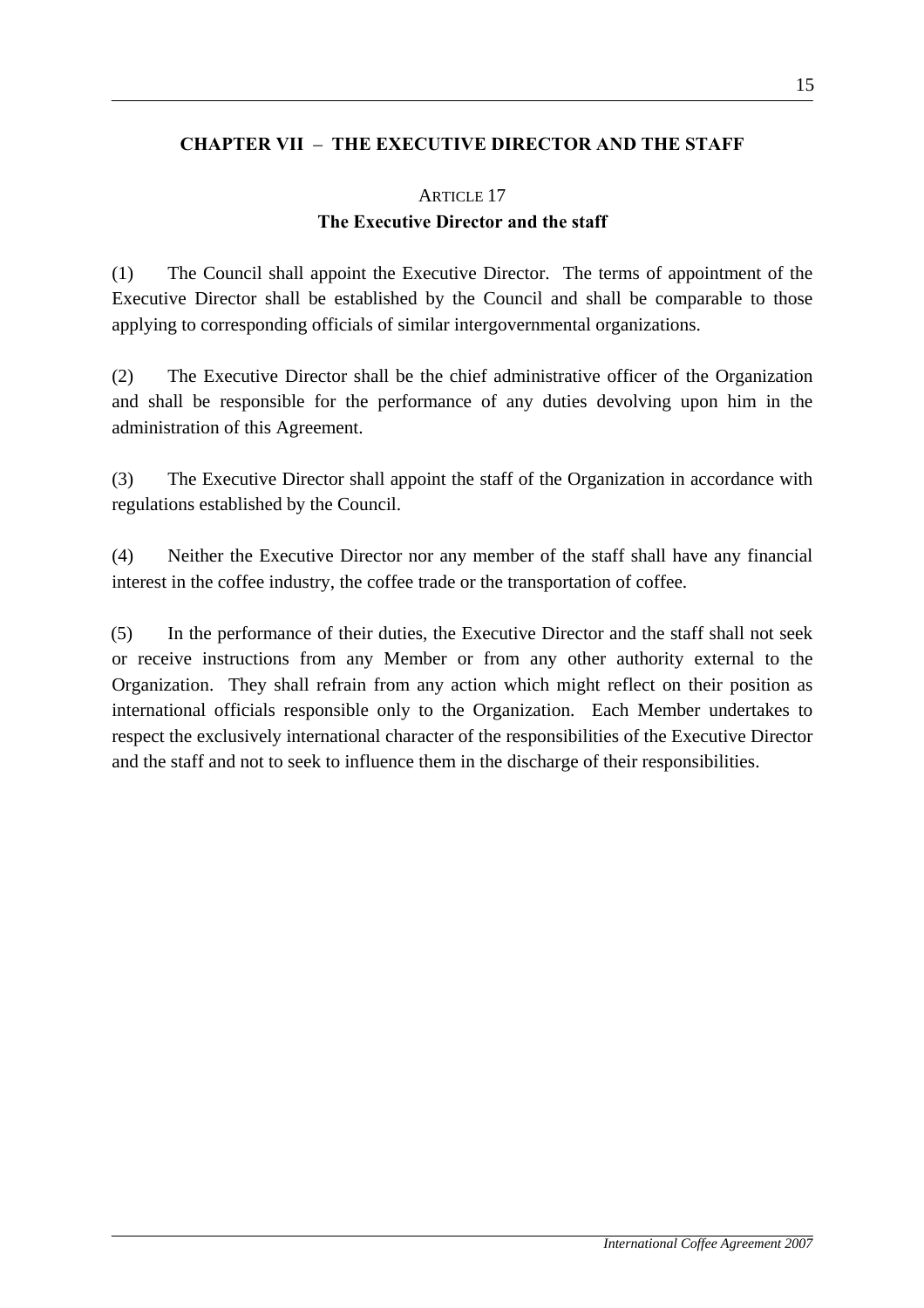#### **CHAPTER VIII – FINANCE AND ADMINISTRATION**

## ARTICLE 18 **Finance and Administration Committee**

 A Committee on Finance and Administration shall be established. The Council shall determine its composition and mandate. This Committee shall be responsible for supervising the preparation of the Administrative Budget to be presented to the Council for approval, and carrying out any other tasks which the Council assigns to it which shall include monitoring income and expenditure and matters related to the administration of the Organization. The Finance and Administration Committee shall report on its proceedings to the Council.

### ARTICLE 19 **Finance**

(1) The expenses of delegations to the Council and representatives on any of the committees of the Council shall be met by their respective Governments.

(2) The other expenses necessary for the administration of this Agreement shall be met by annual contributions from Members assessed in accordance with the provisions of Article 20, together with revenues from sales of specific services to Members and the sale of information and studies generated under the provisions of Articles 32 and 34.

(3) The financial year of the Organization shall be the same as the coffee year.

#### ARTICLE 20

# **Determination of the Administrative Budget and assessment of contributions**

(1) During the second half of each financial year, the Council shall approve the Administrative Budget of the Organization for the following financial year and shall assess the contribution of each Member to that Budget. A draft Administrative Budget shall be prepared by the Executive Director under the supervision of the Finance and Administration Committee in accordance with the provisions of Article 18.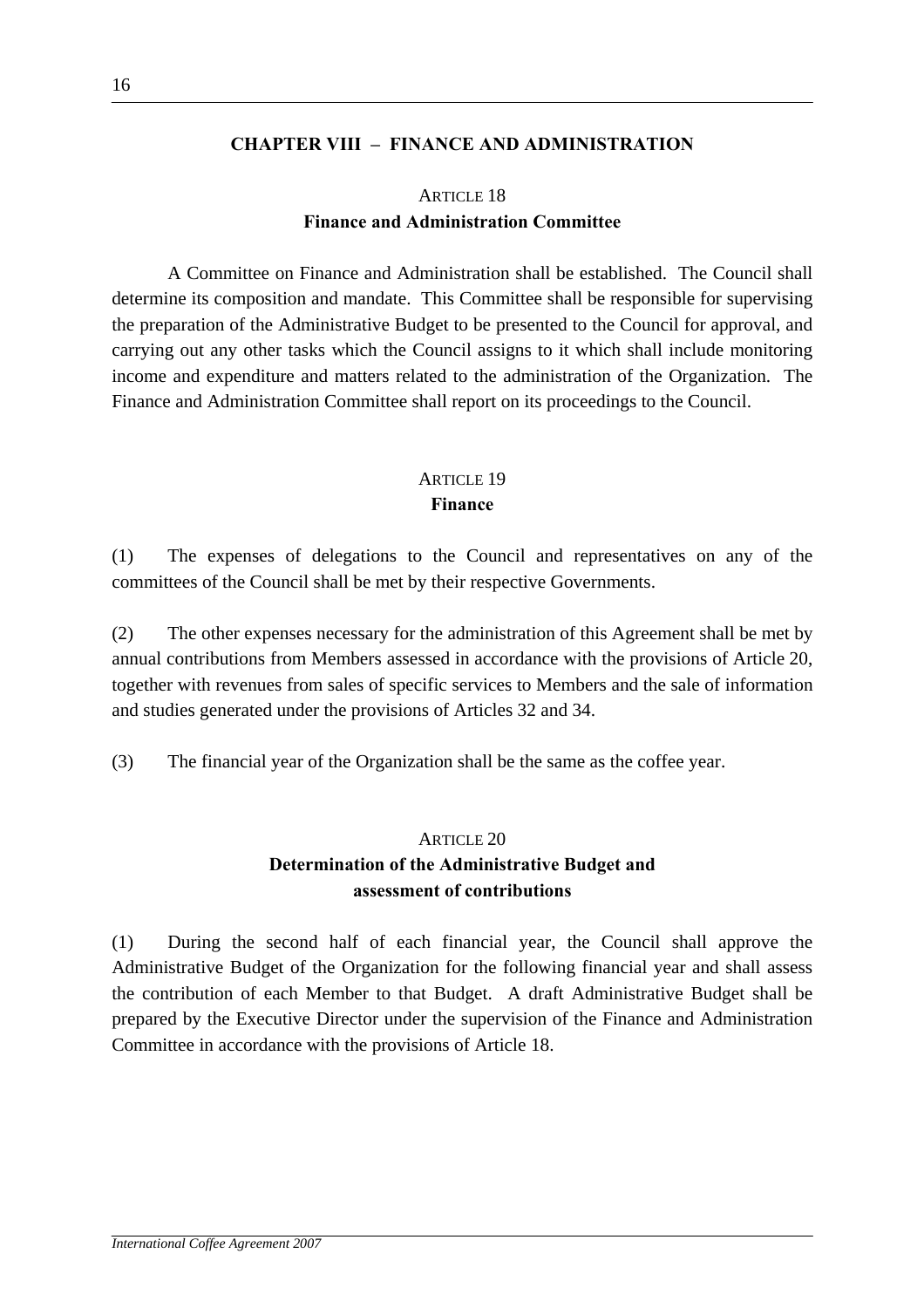(2) The contribution of each Member to the Administrative Budget for each financial year shall be in the proportion which the number of its votes at the time the Administrative Budget for that financial year is approved bears to the total votes of all the Members. However, if there is any change in the distribution of votes among Members in accordance with the provisions of paragraph (6) of Article 12 at the beginning of the financial year for which contributions are assessed, such contributions shall be correspondingly adjusted for that year. In determining contributions, the votes of each Member shall be calculated without regard to the suspension of the voting rights of any Member or any redistribution of votes resulting therefrom.

(3) The initial contribution of any Member joining the Organization after the entry into force of this Agreement as provided for in Article 42 shall be assessed by the Council on the basis of the number of votes to be held by it and the period remaining in the current financial year, but the assessments made upon other Members for the current financial year shall not be altered.

# ARTICLE 21 **Payment of contributions**

(1) Contributions to the Administrative Budget for each financial year shall be payable in freely convertible currency and shall become due on the first day of that financial year.

(2) If any Member fails to pay its full contribution to the Administrative Budget within six months of the date on which the contribution is due, its voting rights and its right to participate in meetings of specialized committees shall be suspended until its contribution has been paid in full. However, unless the Council so decides, such Member shall not be deprived of any of its other rights nor relieved of any of its obligations under this Agreement.

(3) Any Member whose voting rights have been suspended under the provisions of paragraph (2) of this Article shall nevertheless remain responsible for the payment of its contribution.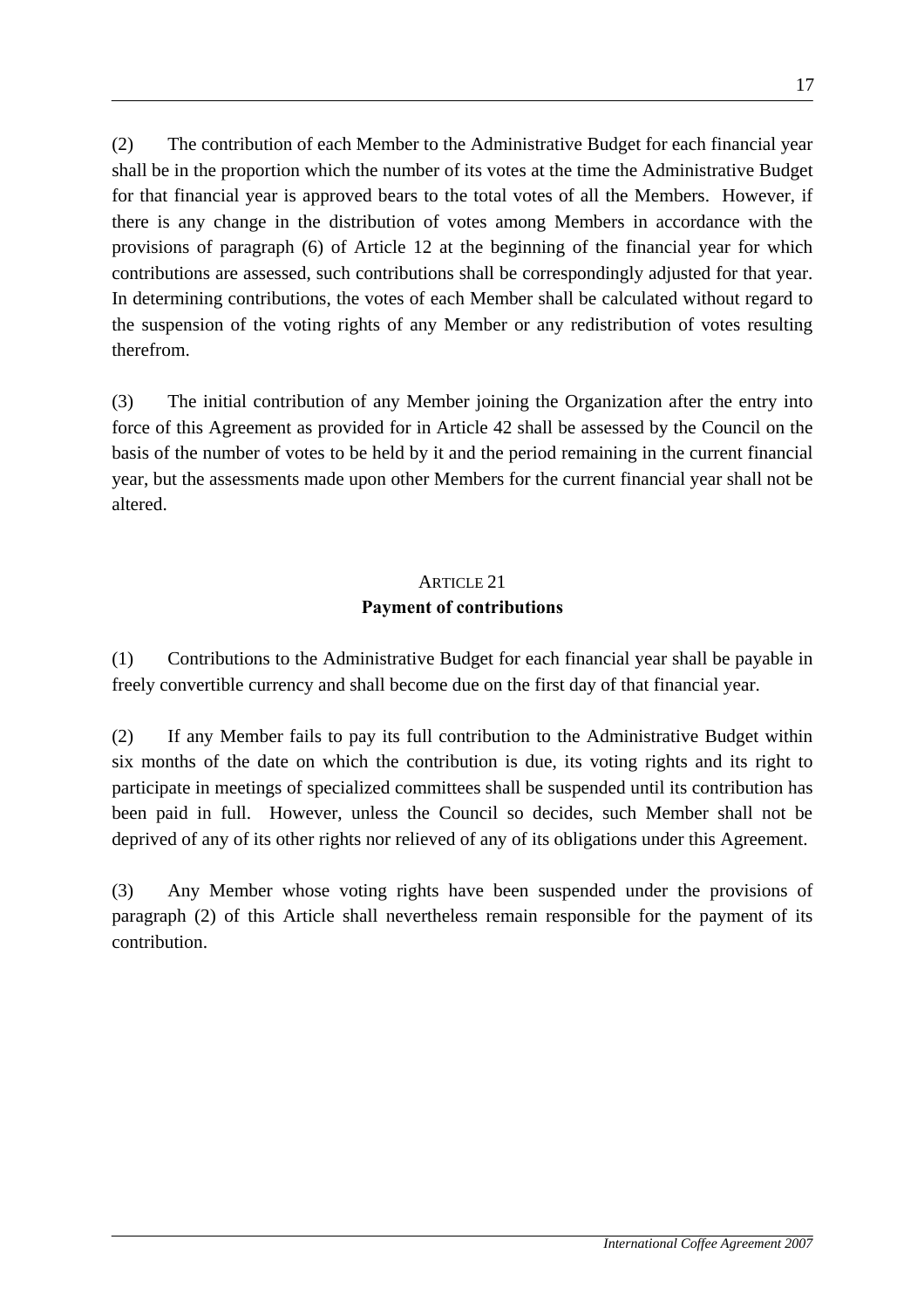# ARTICLE 22 **Liabilities**

(1) The Organization, functioning as specified in paragraph (3) of Article 6, shall not have power to incur any obligation outside the scope of this Agreement, and shall not be taken to have been authorized by the Members to do so; in particular, it shall not have the capacity to borrow money. In exercising its capacity to contract, the Organization shall incorporate in its contracts the terms of this Article in such a way as to bring them to the notice of the other parties entering into contracts with the Organization, but any failure to incorporate such terms shall not invalidate such a contract or render it *ultra vires*.

(2) A Member's liability is limited to the extent of its obligations regarding contributions specifically provided for in this Agreement. Third parties dealing with the Organization shall be deemed to have notice of the provisions of this Agreement regarding the liabilities of **Members** 

# ARTICLE 23 **Audit and publication of accounts**

 As soon as possible and not later than six months after the close of each financial year, an independently audited statement of the Organization's assets, liabilities, income and expenditure during that financial year shall be prepared. This statement shall be presented to the Council for approval at its earliest forthcoming session.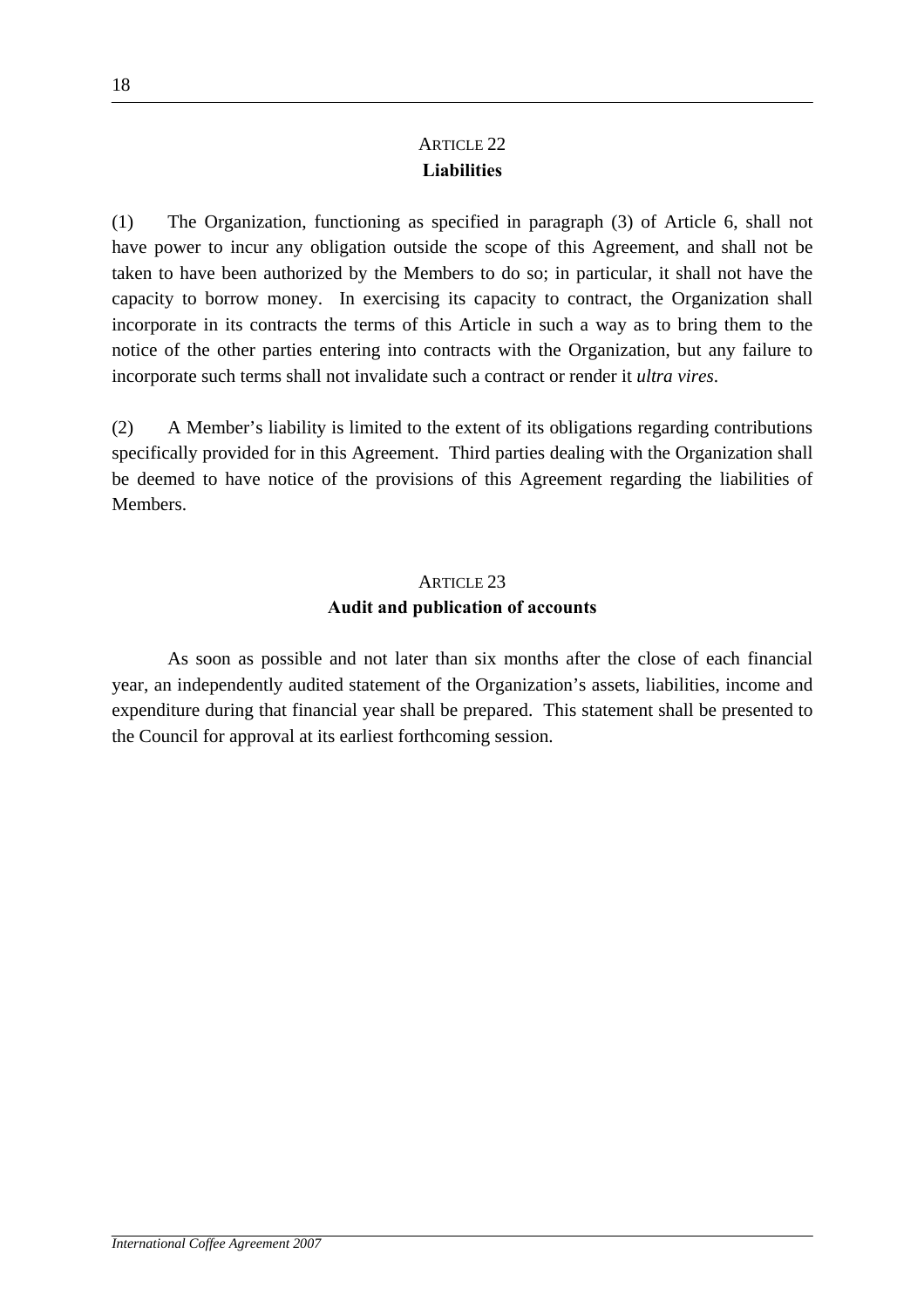### **CHAPTER IX – PROMOTION AND MARKET DEVELOPMENT**

### ARTICLE 24

### **Removal of obstacles to trade and consumption**

(1) Members recognize the importance of the sustainable development of the coffee sector and of the removal of current obstacles and avoidance of new obstacles which may hinder trade and consumption, while recognizing at the same time the right of Members to regulate, and to introduce new regulations, in order to meet national health and environmental policy objectives, consistent with their commitments and obligations under international agreements, including those related to international trade.

(2) Members recognize that there are at present in effect measures which may to a greater or lesser extent hinder the increase in consumption of coffee, in particular:

- (a) import arrangements applicable to coffee, including preferential and other tariffs, quotas, operations of government monopolies and official purchasing agencies, and other administrative rules and commercial practices;
- (b) export arrangements as regards direct or indirect subsidies and other administrative rules and commercial practices; and
- (c) internal trade conditions and domestic and regional legal and administrative provisions which may affect consumption.

(3) Having regard to the objectives stated above and to the provisions of paragraph (4) of this Article, Members shall endeavour to pursue tariff reductions on coffee or to take other action to remove obstacles to increased consumption.

(4) Taking into account their mutual interest, Members undertake to seek ways and means by which the obstacles to increased trade and consumption referred to in paragraph (2) of this Article may be progressively reduced and eventually, wherever possible, eliminated, or by which the effects of such obstacles may be substantially diminished.

(5) Taking into account any commitments undertaken under the provisions of paragraph (4) of this Article, Members shall inform the Council annually of all measures adopted with a view to implementing the provisions of this Article.

(6) The Executive Director shall prepare periodically a survey of the obstacles to consumption to be reviewed by the Council.

(7) The Council may, in order to further the purposes of this Article, make recommendations to Members, which shall report as soon as possible to the Council on the measures adopted with a view to implementing such recommendations.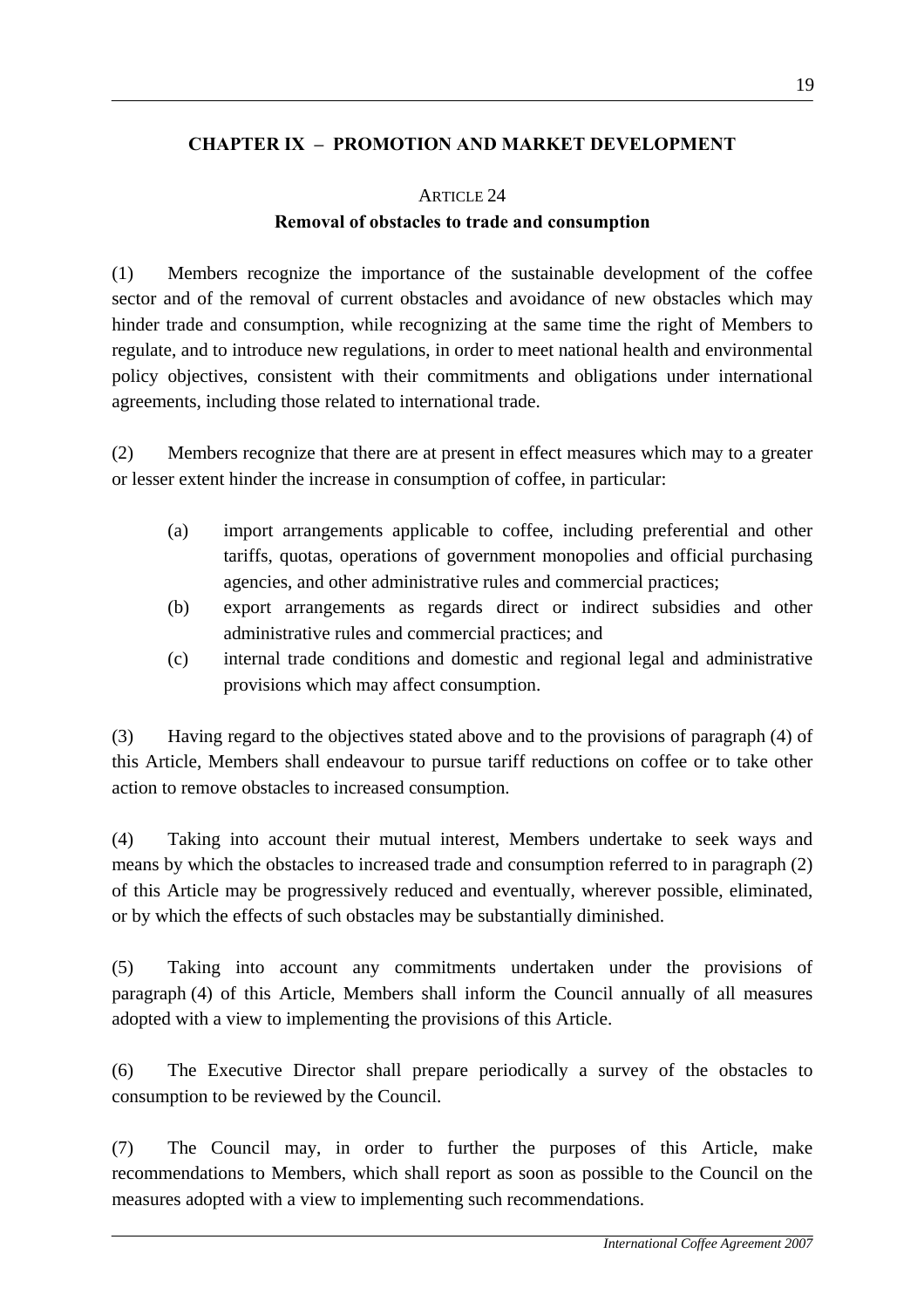# ARTICLE 25 **Promotion and market development**

(1) Members recognize the benefits, both to exporting and importing Members, from efforts to promote consumption, improve the quality of the product, and develop markets for coffee, including in exporting Members.

(2) Promotion and market development activities may include information campaigns, research, capacity-building and studies related to coffee production and consumption.

(3) Such activities may be included in the Council's annual work programme or among the project activities of the Organization referred to in Article 28 and may be financed by voluntary contributions from Members, non-members, other organizations and the private sector.

(4) A Committee on Promotion and Market Development shall be established. The Council shall determine its composition and mandate.

### ARTICLE 26

# **Measures related to processed coffee**

 Members recognize the need of developing countries to broaden the base of their economies through, *inter alia,* industrialization and the export of manufactured products, including the processing of coffee and the export of processed coffee, as referred to in sub-paragraphs (d), (e), (f) and (g) of paragraph (1) of Article 2. In this connection, Members should avoid the adoption of governmental measures which could cause disruption to the coffee sector of other Members.

# ARTICLE 27 **Mixtures and substitutes**

(1) Members shall not maintain any regulations requiring the mixing, processing or using of other products with coffee for commercial resale as coffee. Members shall endeavour to prohibit the sale and advertisement of products under the name of coffee if such products contain less than the equivalent of 95% green coffee as the basic raw material.

(2) The Executive Director shall submit to the Council a periodic report on compliance with the provisions of this Article.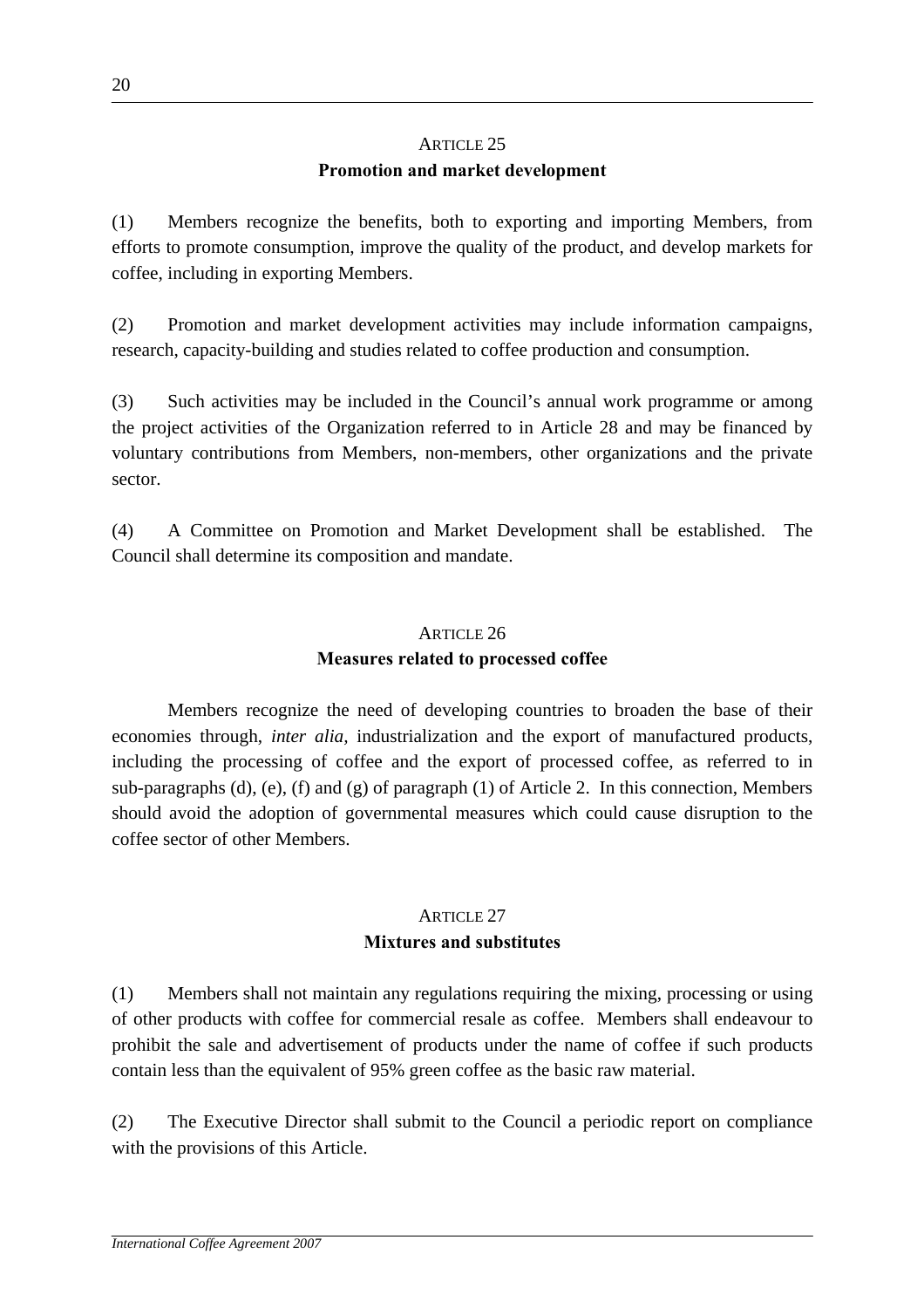## **CHAPTER X** – **PROJECT ACTIVITIES OF THE ORGANIZATION**

# ARTICLE 28 **Development and funding of projects**

(1) Members and the Executive Director may submit project proposals which contribute to the achievement of the objectives of this Agreement and one or more of the priority areas for work identified in the strategic action plan approved by the Council pursuant to Article 9.

(2) The Council shall establish procedures and mechanisms for submitting, appraising, approving, prioritizing and funding projects, as well as for their implementation, monitoring and evaluation, and wide dissemination of results.

(3) At each session of the Council the Executive Director shall report on the status of all projects approved by the Council, including those awaiting financing, under implementation, or completed since the previous Council session.

(4) A Committee on Projects shall be established. The Council shall determine its composition and mandate.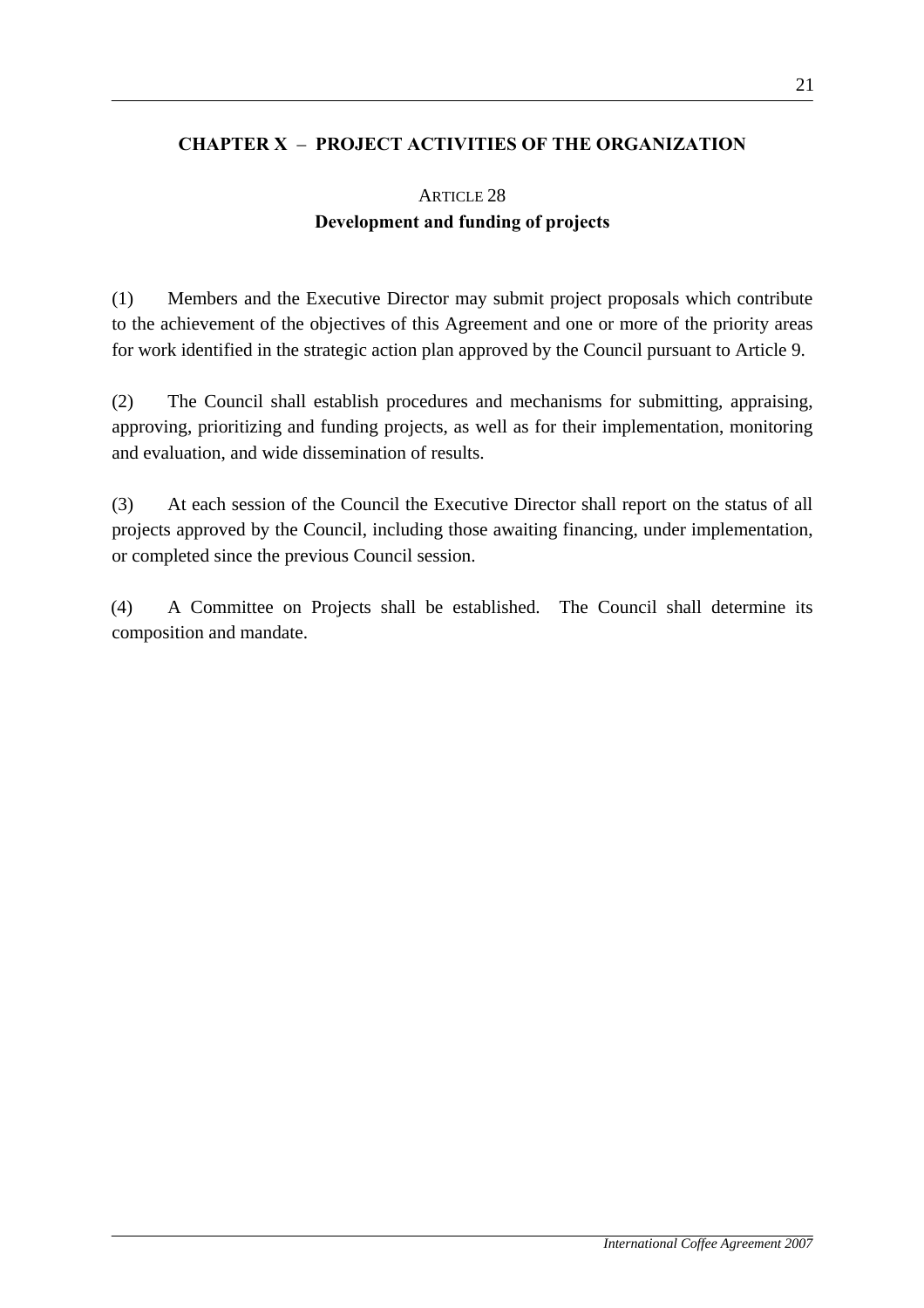### **CHAPTER XI – THE PRIVATE COFFEE SECTOR**

# ARTICLE 29 **The Private Sector Consultative Board**

(1) The Private Sector Consultative Board (hereinafter referred to as the PSCB) shall be a consultative body which may make recommendations on any consultations made by the Council and may invite the Council to give consideration to matters related to this Agreement.

(2) The PSCB shall consist of eight representatives of the private sector in exporting countries and eight representatives of the private sector in importing countries.

(3) The PSCB members shall be representatives of associations or bodies designated by the Council every two coffee years, and may be re-appointed. The Council in so doing shall endeavour to designate:

- (a) two private sector coffee associations or bodies from exporting countries or regions representing each of the four groups of coffee, preferably representing both growers and exporters, together with one or more alternates for each representative; and
- (b) eight private sector coffee associations or bodies from importing countries, whether Members or non-members, preferably representing both importers and roasters, together with one or more alternates for each representative.

(4) Each member of the PSCB may designate one or more advisers.

(5) The PSCB shall have a Chairman and a Vice-Chairman elected from among its members, for a period of one year. These officers may be re-elected. The Chairman and the Vice-Chairman shall not be paid by the Organization. The Chairman shall be invited to participate in meetings of the Council as an observer.

(6) The PSCB shall normally meet at the seat of the Organization, during regular sessions of the Council. In case of acceptance by the Council of an invitation by a Member to hold a meeting in its territory, the PSCB shall also meet in that territory, in which case the additional costs to the Organization involved above those incurred when the meeting is held at the seat of the Organization shall be borne by the country or private sector organization hosting the meeting.

(7) The PSCB may hold special meetings subject to approval by the Council.

(8) The PSCB shall submit regular reports to the Council.

(9) The PSCB shall establish its own rules of procedure, consistent with the provisions of this Agreement.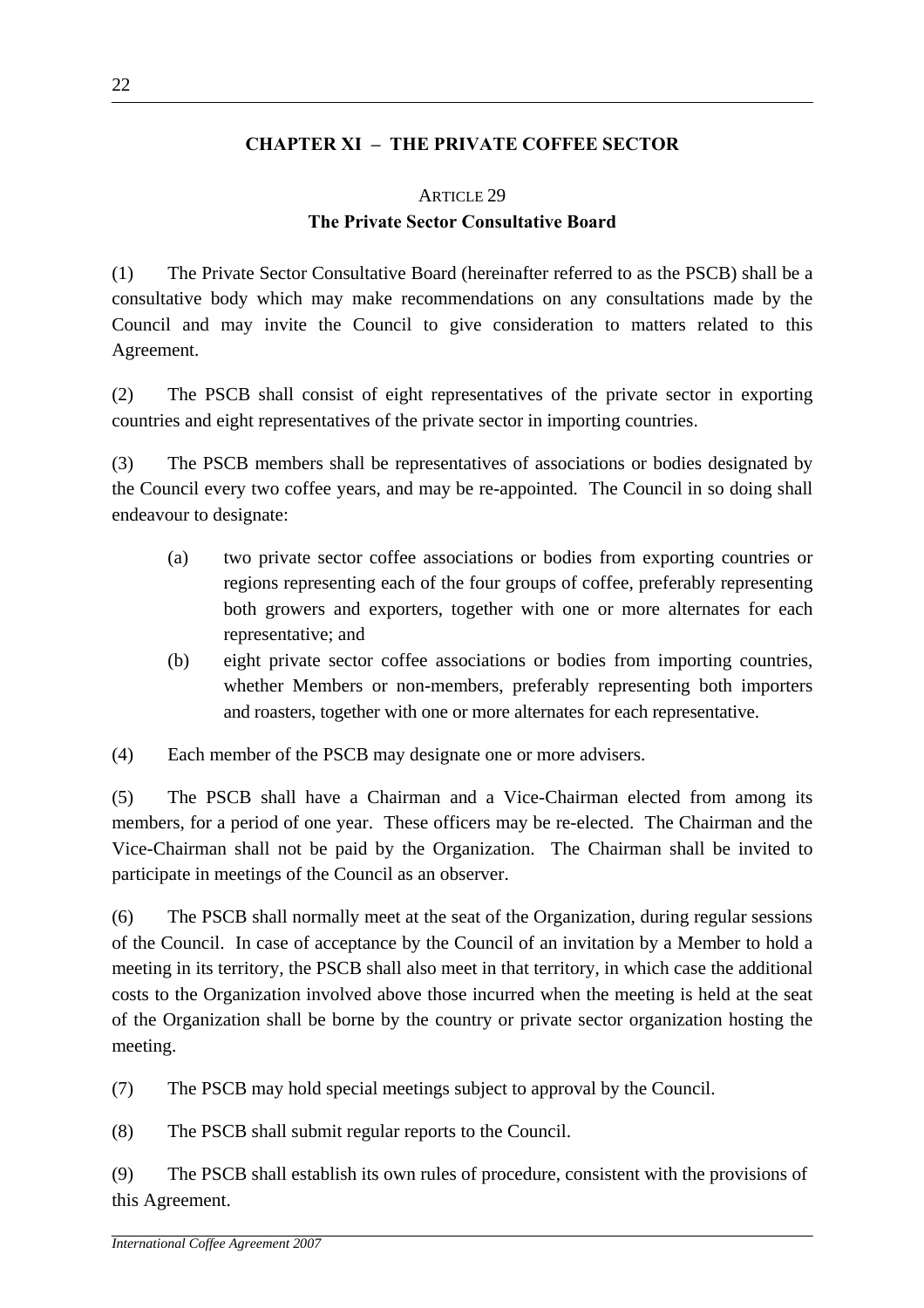# ARTICLE 30 **The World Coffee Conference**

(1) The Council shall make arrangements to hold, at appropriate intervals, a World Coffee Conference (hereinafter referred to as the Conference), which shall be composed of exporting and importing Members, private sector representatives, and other interested participants, including participants from non-member countries. The Council, in coordination with the Chairman of the Conference, shall ensure that the Conference contributes to furthering the objectives of this Agreement.

(2) The Conference shall have a Chairman who shall not be paid by the Organization. The Chairman shall be appointed by the Council for an appropriate period, and shall be invited to participate in meetings of the Council as an observer.

(3) The Council shall decide on the form, title, subject matter and timing of the Conference, in consultation with the Private Sector Consultative Board. The Conference shall be held normally at the seat of the Organization, during a session of the Council. If the Council decides to accept an invitation by a Member to hold a session in its territory, the Conference may also be held in that territory, in which case the additional costs to the Organization involved above those incurred when the session is held at the seat of the Organization shall be borne by the country hosting the session.

- (4) Unless the Council decides otherwise, the Conference shall be self-financing.
- (5) The Chairman shall report to the Council on the conclusions of the Conference.

### ARTICLE 31

# **The Consultative Forum on Coffee Sector Finance**

(1) The Council shall convene, at appropriate intervals and in cooperation with other relevant organizations, a Consultative Forum on Coffee Sector Finance (hereinafter referred to as the Forum) to facilitate consultations on topics related to finance and risk management in the coffee sector, with a particular emphasis on the needs of small- and medium-scale producers and local communities in coffee producing areas.

(2) The Forum shall include representatives of Members, intergovernmental organizations, financial institutions, the private sector, non-governmental organizations, interested non-member countries and others with relevant expertise. Unless the Council decides otherwise, the Forum shall be self-financing.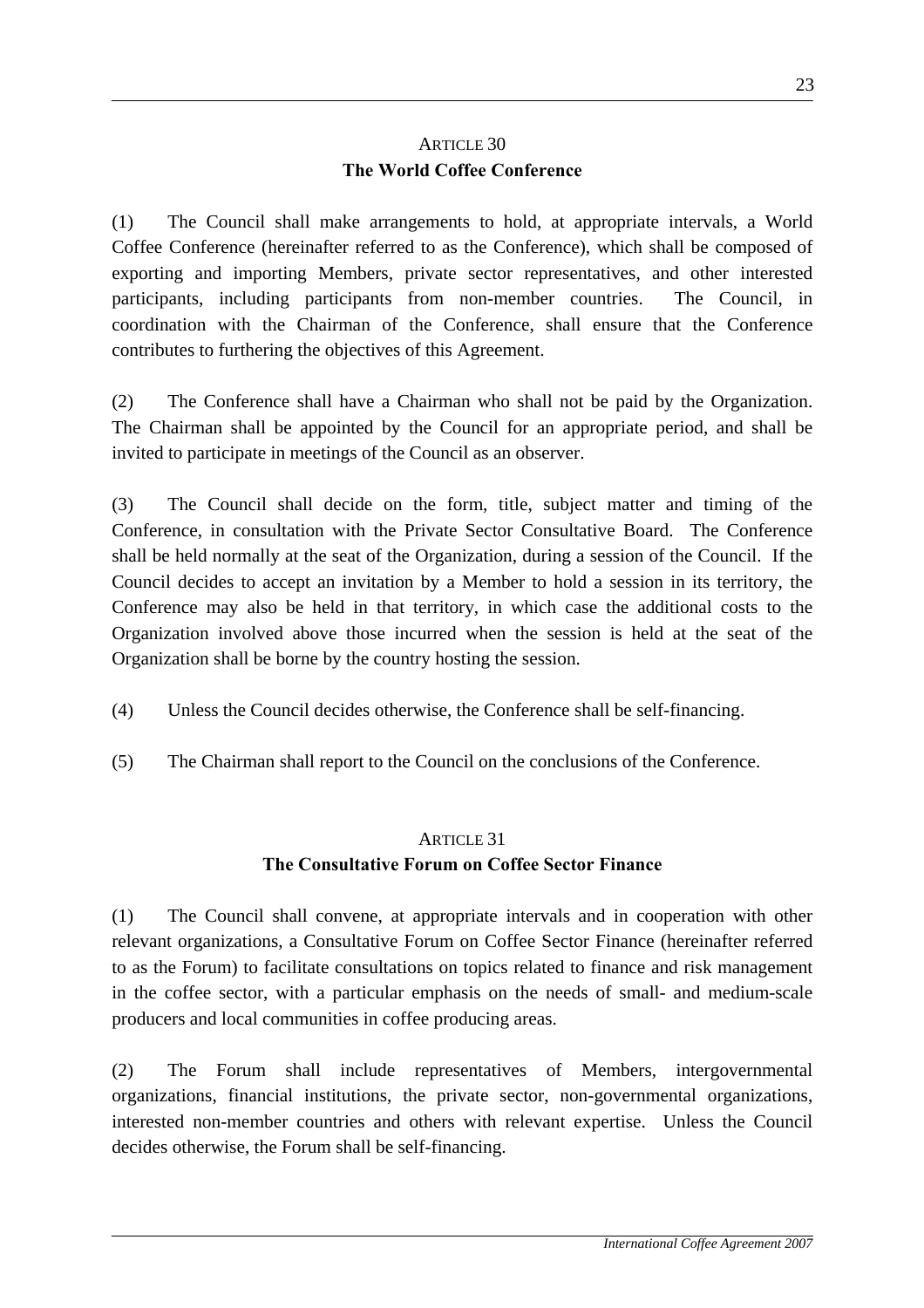(3) The Council shall establish rules of procedure for the functioning of the Forum, the designation of the Chairman and the wide dissemination of its results, using where appropriate mechanisms established in accordance with the provisions of Article 34. The Chairman shall report to the Council on the results of the Forum.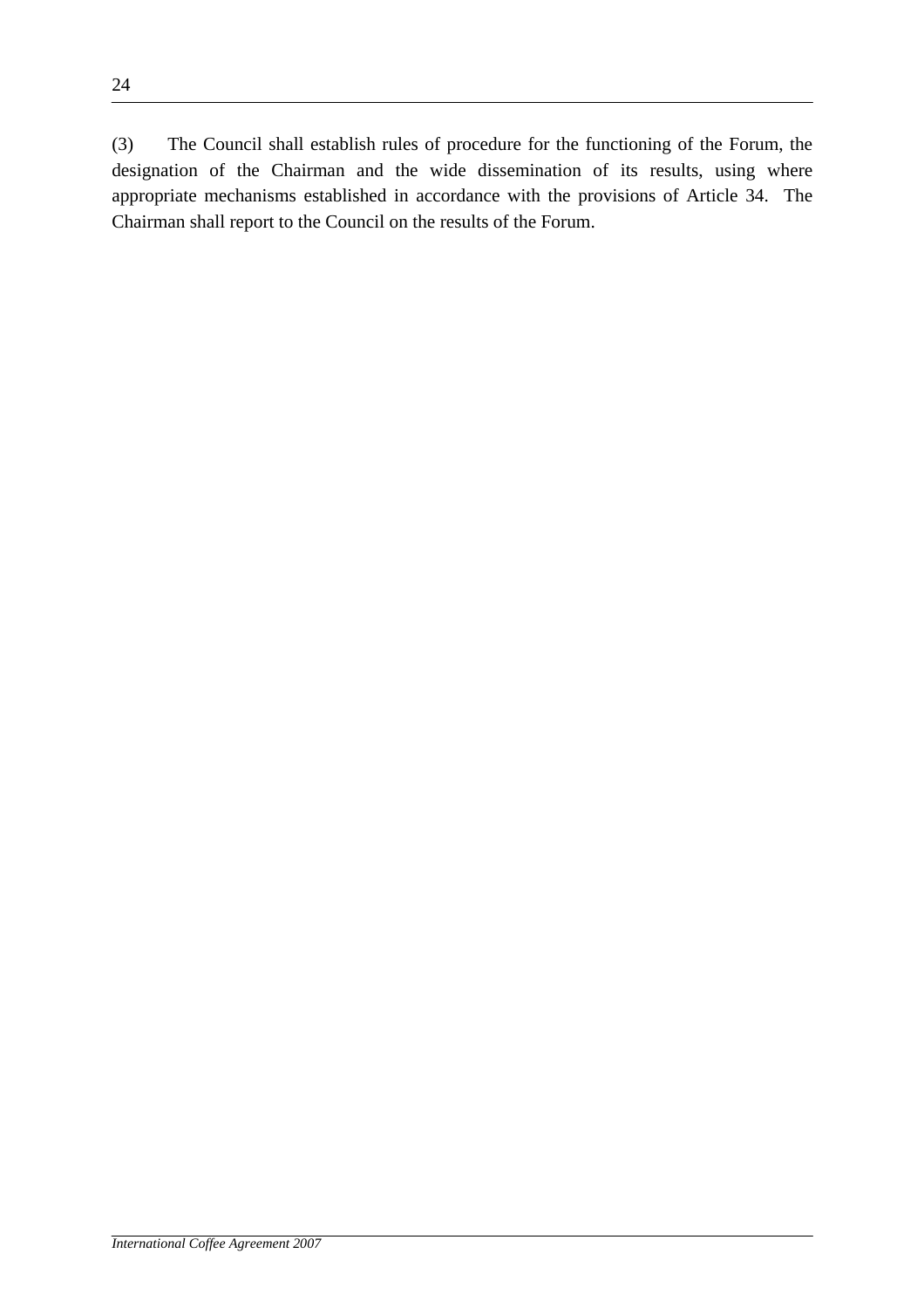# **CHAPTER XII – STATISTICAL INFORMATION, STUDIES AND SURVEYS**

### ARTICLE 32

### **Statistical information**

- (1) The Organization shall act as a centre for the collection, exchange and publication of:
	- (a) statistical information on world production, prices, exports, imports and re-exports, distribution and consumption of coffee, including information on production, consumption, trade and prices for coffees in different market categories and products containing coffee; and
	- (b) in so far as is considered appropriate, technical information on the cultivation, processing and utilization of coffee.

(2) The Council may require Members to furnish such information as it considers necessary for its operations, including regular statistical reports on coffee production, production trends, exports, imports and re-exports, distribution, consumption, stocks, prices and taxation, but no information shall be published which might serve to identify the operations of persons or companies producing, processing or marketing coffee. Members, in so far as is possible, shall furnish information requested in as detailed, timely and accurate a manner as is practicable.

(3) The Council shall establish a system of indicator prices and shall provide for the publication of a daily composite indicator price which should reflect actual market conditions.

(4) If a Member fails to supply or finds difficulty in supplying within a reasonable time statistical and other information required by the Council for the proper functioning of the Organization, the Council may require the Member concerned to explain the reasons for non-compliance. The Member may also inform the Council of its difficulty and request technical assistance.

(5) If it is found that technical assistance is needed in the matter, or if a Member has not furnished, for two consecutive years, the statistical information required under paragraph (2) of this Article and has not sought the assistance of the Council or has not explained the reasons for non-compliance, the Council may take initiatives likely to lead such a Member to furnish the required information.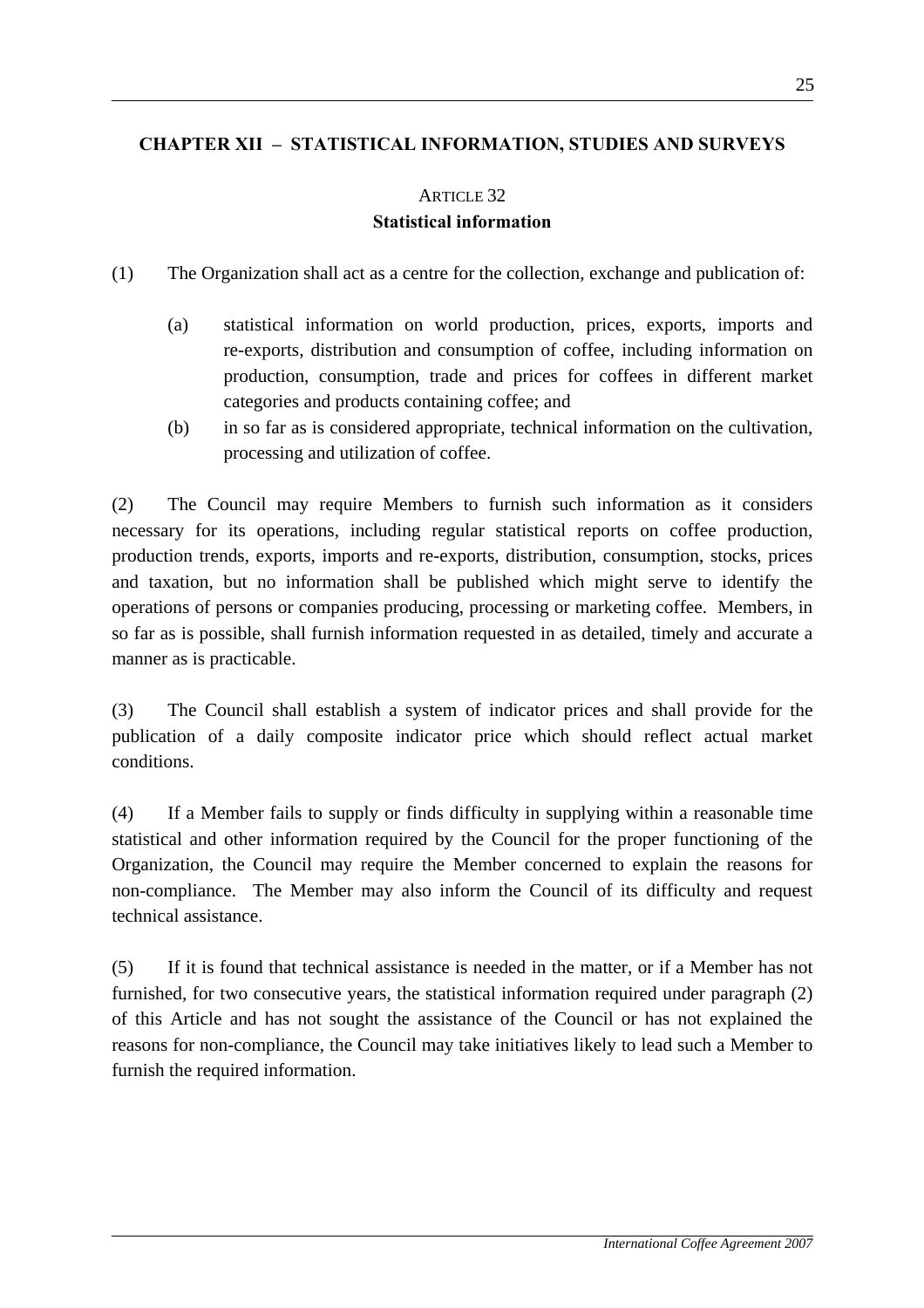# ARTICLE 33 **Certificates of Origin**

(1) In order to facilitate the collection of statistics on the international coffee trade and to ascertain the quantities of coffee which have been exported by each exporting Member, the Organization shall establish a system of Certificates of Origin, governed by rules approved by the Council.

(2) Every export of coffee by an exporting Member shall be covered by a valid Certificate of Origin. Certificates of Origin shall be issued, in accordance with the rules established by the Council, by a qualified agency chosen by the Member and approved by the Organization.

(3) Each exporting Member shall notify the Organization of the government or non-governmental agency which is to perform the functions specified in paragraph (2) of this Article. The Organization shall specifically approve a non-governmental agency in accordance with the rules approved by the Council.

(4) An exporting Member, on an exceptional basis and with proper justification, may submit, for approval by the Council, a request to allow data conveyed in Certificates of Origin concerning its exports of coffee to be transmitted to the Organization using an alternative method.

# ARTICLE 34 **Studies, surveys and reports**

(1) In order to assist Members, the Organization shall promote the preparation of studies, surveys, technical reports and other documents concerning relevant aspects of the coffee sector.

(2) This may include work on the economics of coffee production and distribution, analysis of the coffee value chain, approaches to managing financial and other risks, the impact of governmental measures on the production and consumption of coffee, sustainability aspects of the coffee sector, links between coffee and health and the opportunities for expansion of coffee markets for traditional and possible new uses.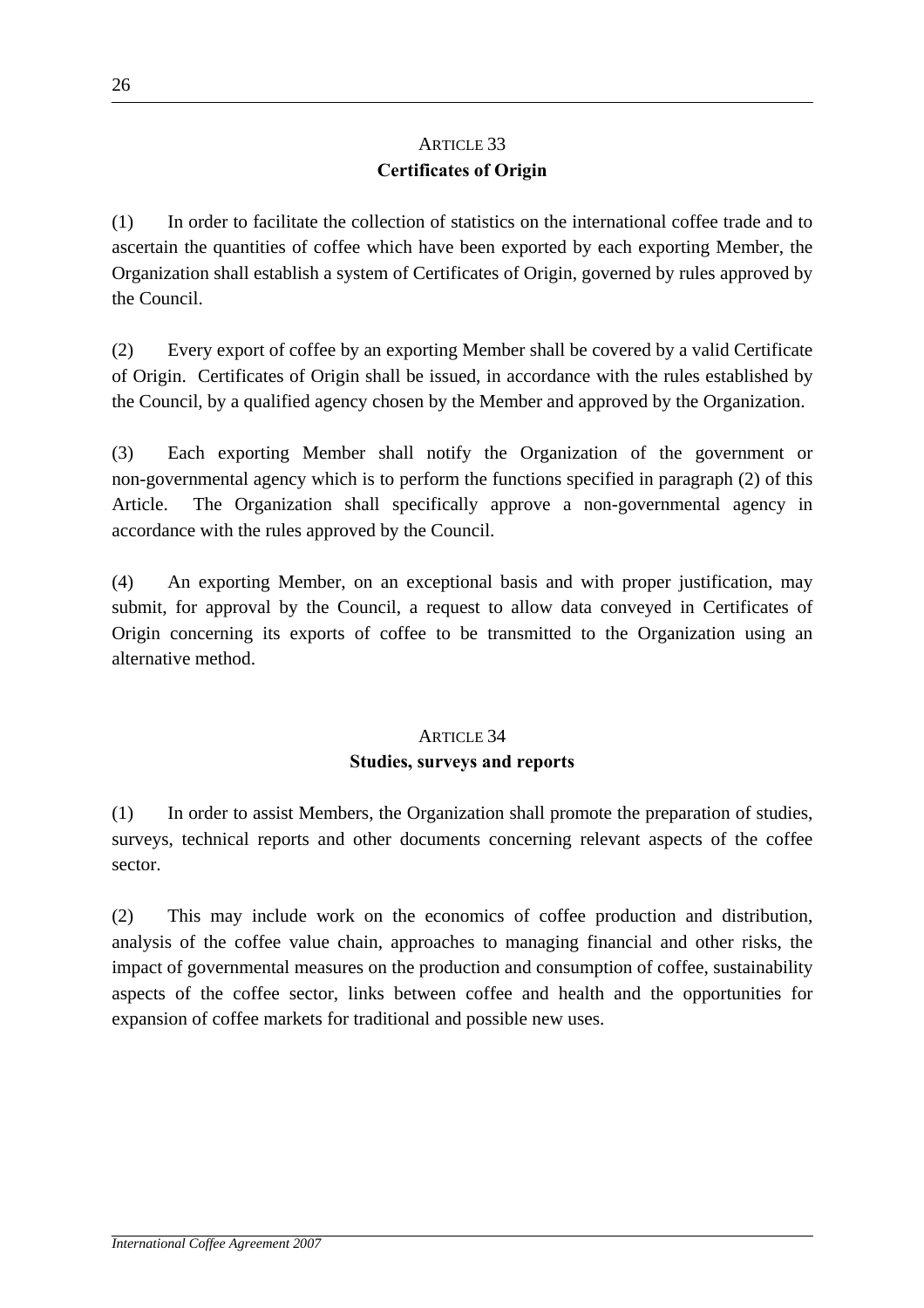(3) Information collected, compiled, analysed and disseminated may also include, where technically feasible:

- (a) quantities and prices of coffees relating to factors such as different geographic areas and quality-related conditions of production; and
- (b) information on market structures, niche markets and emerging trends in production and consumption.

(4) In order to carry out the provisions of paragraph (1) of this Article, the Council shall adopt an annual work programme of studies, surveys and reports, with estimated resource requirements. These activities shall be financed either from provisions within the Administrative Budget or from extrabudgetary sources.

(5) The Organization shall place particular emphasis on facilitating access to information by small coffee producers to assist them in improving their financial performance, including managing credit and risk.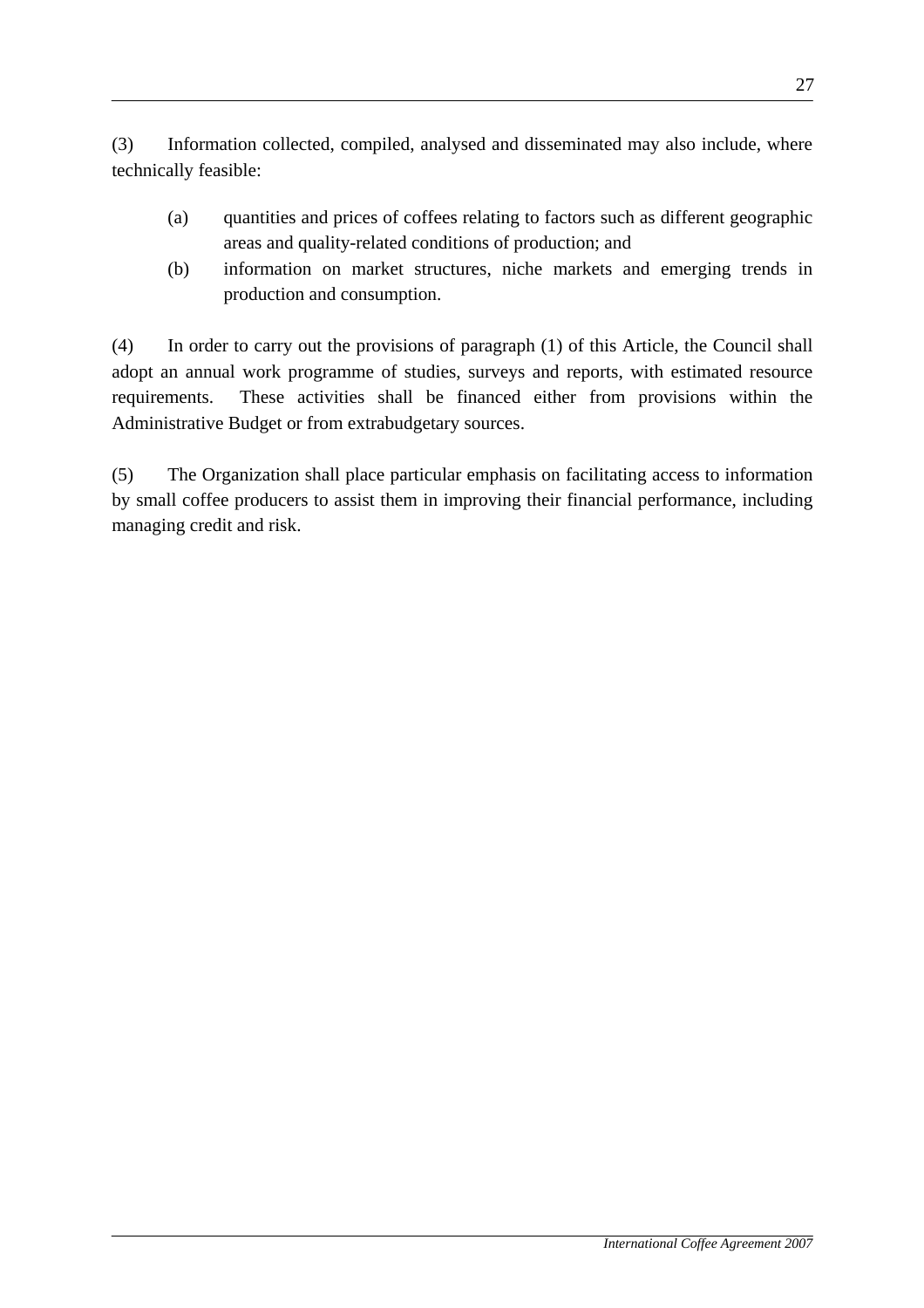### **CHAPTER XIII – GENERAL PROVISIONS**

#### ARTICLE 35

### **Preparations for a new Agreement**

(1) The Council may examine the possibility of negotiating a new International Coffee Agreement.

(2) In order to carry out this provision, the Council shall examine the progress made by the Organization in achieving the objectives of this Agreement as specified in Article 1.

# ARTICLE 36 **Sustainable coffee sector**

 Members shall give due consideration to the sustainable management of coffee resources and processing, bearing in mind the principles and objectives on sustainable development contained in Agenda 21 adopted by the United Nations Conference on Environment and Development held in Rio de Janeiro in 1992 and those adopted at the World Summit on Sustainable Development held in Johannesburg in 2002.

# ARTICLE 37

### **Standard of living and working conditions**

Members shall give consideration to improving the standard of living and working conditions of populations engaged in the coffee sector, consistent with their stage of development, bearing in mind internationally recognized principles and applicable standards on these matters. Furthermore, Members agree that labour standards shall not be used for protectionist trade purposes.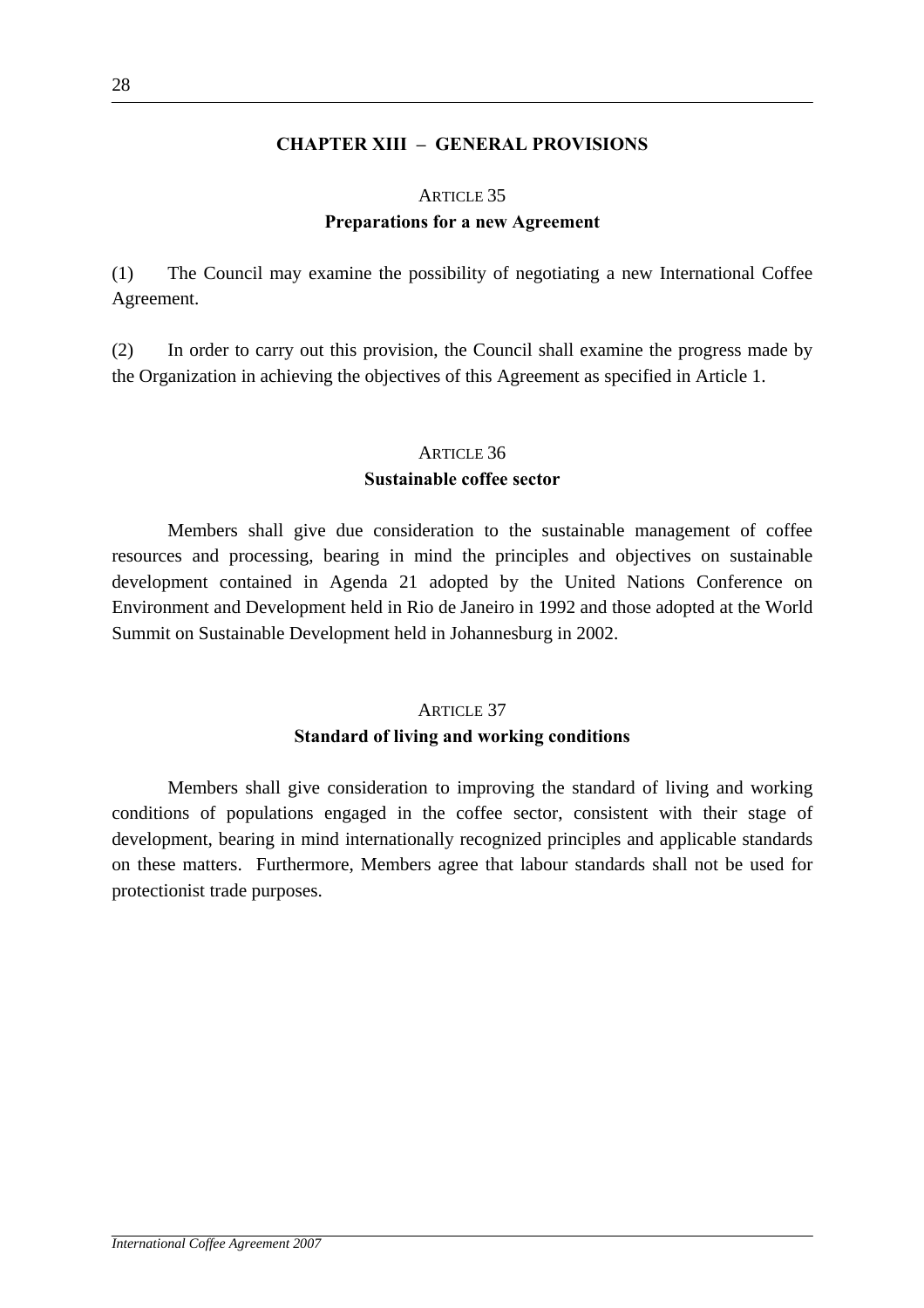#### **CHAPTER XIV – CONSULTATIONS, DISPUTES AND COMPLAINTS**

# ARTICLE 38

### **Consultations**

 Each Member shall accord sympathetic consideration to, and shall afford adequate opportunity for, consultation regarding such representations as may be made by another Member with respect to any matter relating to this Agreement. In the course of such consultation, on request by either party and with the consent of the other, the Executive Director shall establish an independent panel which shall use its good offices with a view to conciliating the parties. The costs of the panel shall not be chargeable to the Organization. If a party does not agree to the establishment of a panel by the Executive Director, or if the consultation does not lead to a solution, the matter may be referred to the Council in accordance with the provisions of Article 39. If the consultation does lead to a solution, it shall be reported to the Executive Director who shall distribute the report to all Members.

# ARTICLE 39 **Disputes and complaints**

(1) Any dispute concerning the interpretation or application of this Agreement which is not settled by negotiation shall, at the request of any Member party to the dispute, be referred to the Council for decision.

(2) The Council shall establish a disputes and complaints settlement procedure.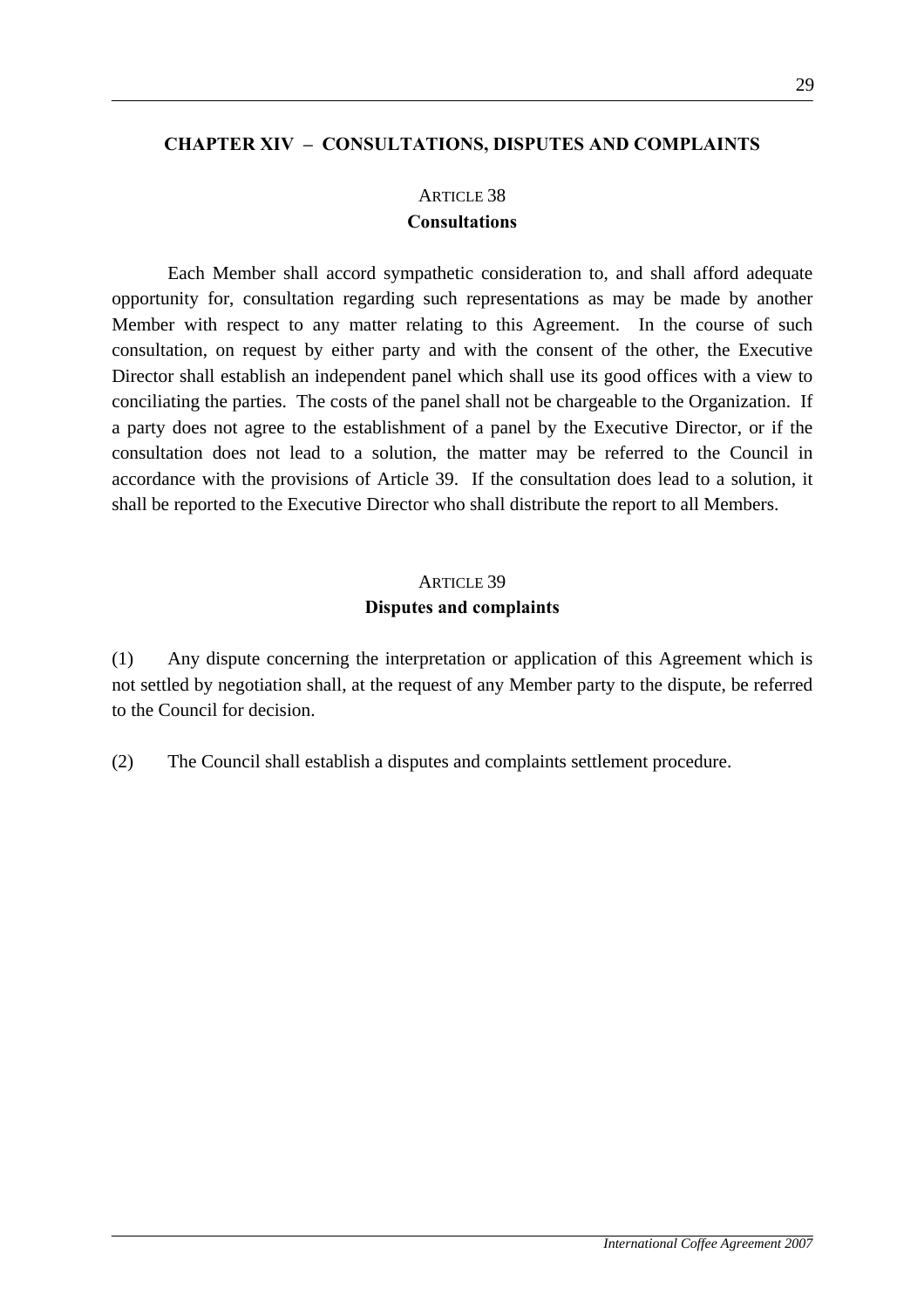### **CHAPTER XV – FINAL PROVISIONS**

#### ARTICLE 40

### **Signature and ratification, acceptance or approval**

(1) Except as otherwise provided, this Agreement shall be open for signature at the Depositary headquarters from 1 February 2008 until and including 31 August 2008 by Contracting Parties to the International Coffee Agreement 2001 and Governments invited to the session of the Council at which this Agreement was adopted.

(2) This Agreement shall be subject to ratification, acceptance or approval by the signatory Governments in accordance with their respective legal procedures.

(3) Except as provided for in Article 42, instruments of ratification, acceptance or approval shall be deposited with the Depositary not later than 30 September 2008. However, the Council may decide to grant extensions of time to signatory Governments which are unable to deposit their instruments by that date. Such decisions shall be transmitted by the Council to the Depositary.

(4) Upon signature and ratification, acceptance or approval, or notification of provisional application, the European Community shall deposit a declaration with the Depositary confirming its exclusive competence over matters governed by this Agreement. The member States of the European Community shall not be eligible to become Contracting Parties to the Agreement.

# ARTICLE 41 **Provisional application**

A signatory Government which intends to ratify, accept or approve this Agreement may, at any time, notify the Depositary that it will apply this Agreement provisionally in accordance with its legal procedures.

# ARTICLE  $42$ **Entry into force**

(1) This Agreement shall enter into force definitively when signatory Governments holding at least two-thirds of the votes of the exporting Members and signatory Governments holding at least two-thirds of the votes of the importing Members, calculated as at 28 September 2007, without reference to possible suspension under the terms of Article 21,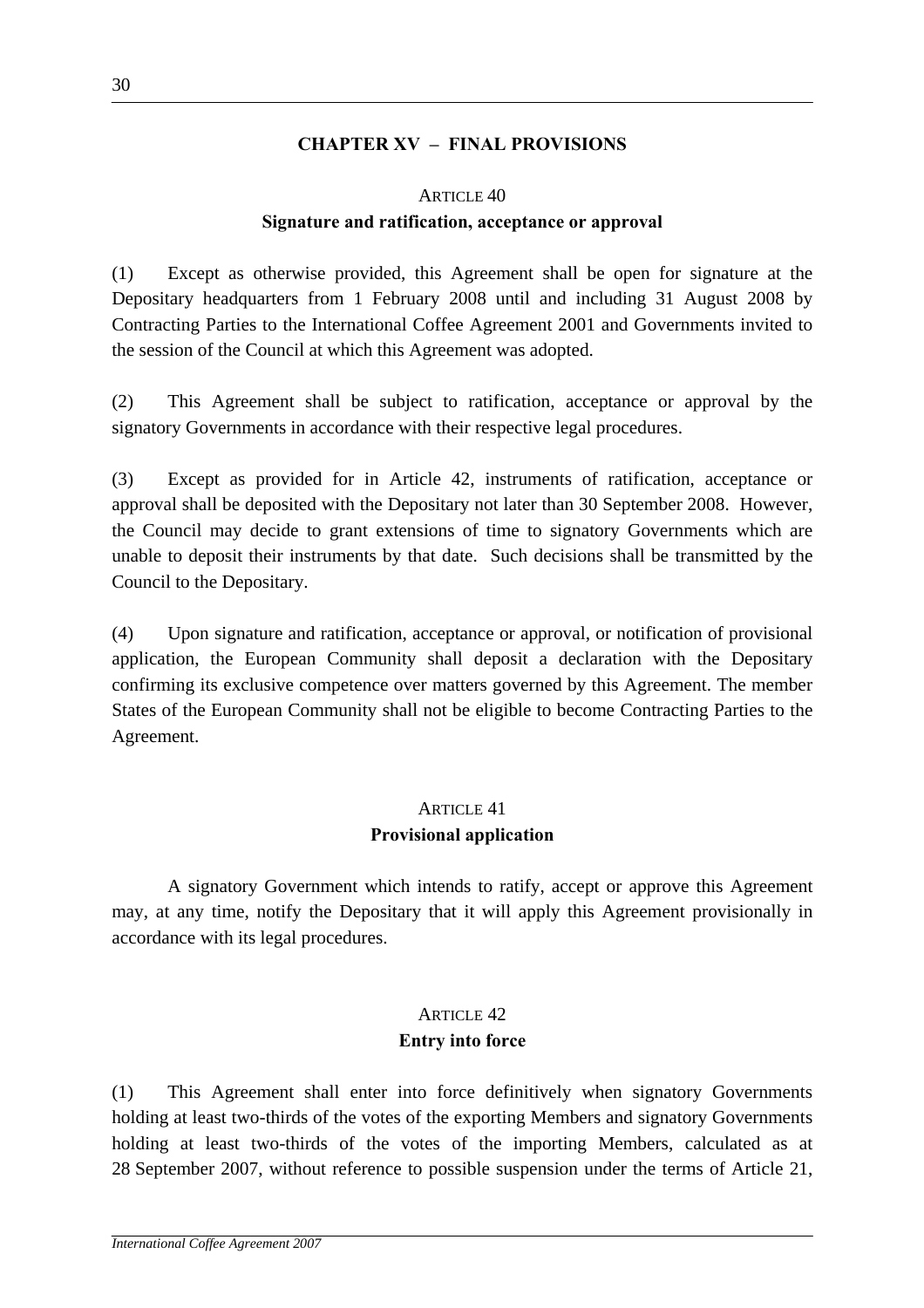have deposited instruments of ratification, acceptance or approval. Alternatively, it shall enter into force definitively at any time if it is provisionally in force in accordance with the provisions of paragraph (2) of this Article and these percentage requirements are satisfied by the deposit of instruments of ratification, acceptance or approval.

(2) If this Agreement has not entered into force definitively by 25 September 2008, it shall enter into force provisionally on that date, or on any date within twelve months thereafter, if signatory Governments holding votes as described in paragraph (1) of this Article, have deposited instruments of ratification, acceptance or approval, or have notified the Depositary in accordance with the provisions of Article 41.

(3) If this Agreement has entered into force provisionally but has not entered into force definitively by 25 September 2009, it shall cease to be in force provisionally unless those signatory Governments which have deposited instruments of ratification, acceptance or approval, or have notified the Depositary in accordance with the provisions of Article 41, decide, by mutual consent, that it shall continue in force provisionally for a specific period of time. Such signatory Governments may also decide, by mutual consent, that this Agreement shall enter into force definitively among themselves.

(4) If this Agreement has not entered into force definitively or provisionally by 25 September 2009 under the provisions of paragraph (1) or (2) of this Article, those signatory Governments which have deposited instruments of ratification, acceptance or approval, in accordance with their laws and regulations, may, by mutual consent, decide that it shall enter into force definitively among themselves.

### ARTICLE  $43$ **Accession**

(1) Except as otherwise provided for in this Agreement, the Government of any State member of the United Nations or of any of its specialized agencies or any intergovernmental organization described in paragraph (3) of Article 4 may accede to this Agreement in accordance with procedures which shall be established by the Council.

(2) Instruments of accession shall be deposited with the Depositary. The accession shall take effect upon deposit of the instrument.

(3) Upon deposit of an instrument of accession, any intergovernmental organization referred to in paragraph (3) of Article 4 shall deposit a declaration confirming its exclusive competence over matters governed by this Agreement. The member States of such organization shall not be eligible to become Contracting Parties to this Agreement.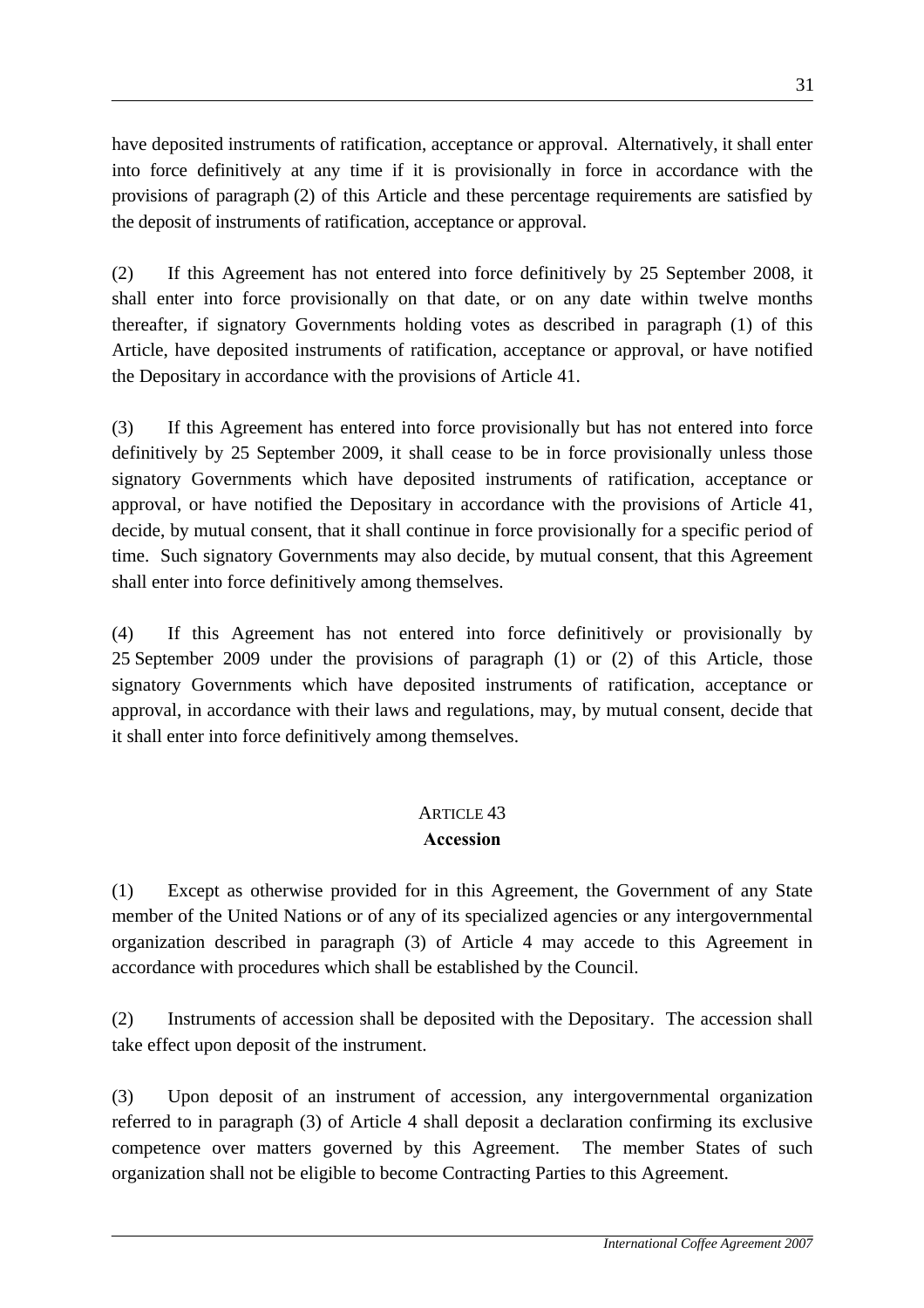# ARTICLE 44 **Reservations**

 Reservations may not be made with respect to any of the provisions of this Agreement.

# ARTICLE 45 **Voluntary withdrawal**

 Any Contracting Party may withdraw from this Agreement at any time by giving a written notice of withdrawal to the Depositary. Withdrawal shall become effective 90 days after the notice is received.

# ARTICLE  $46$

### **Exclusion**

 If the Council decides that any Member is in breach of its obligations under this Agreement and decides further that such breach significantly impairs the operation of this Agreement, it may exclude such Member from the Organization. The Council shall immediately notify the Depositary of any such decision. Ninety days after the date of the Council's decision, such Member shall cease to be a Member of the Organization and a Party to this Agreement.

### ARTICLE 47

# **Settlement of accounts with withdrawing or excluded Members**

(1) The Council shall determine any settlement of accounts with a withdrawing or excluded Member. The Organization shall retain any amounts already paid by a withdrawing or excluded Member and such Member shall remain bound to pay any amounts due from it to the Organization at the time the withdrawal or the exclusion becomes effective; provided, however, that in the case of a Contracting Party which is unable to accept an amendment and consequently ceases to participate in this Agreement under the provisions of paragraph (2) of Article 49, the Council may determine any settlement of accounts which it finds equitable.

(2) A Member which has ceased to participate in this Agreement shall not be entitled to any share of the proceeds of liquidation or the other assets of the Organization; nor shall it be liable for payment of any part of the deficit, if any, of the Organization upon termination of this Agreement.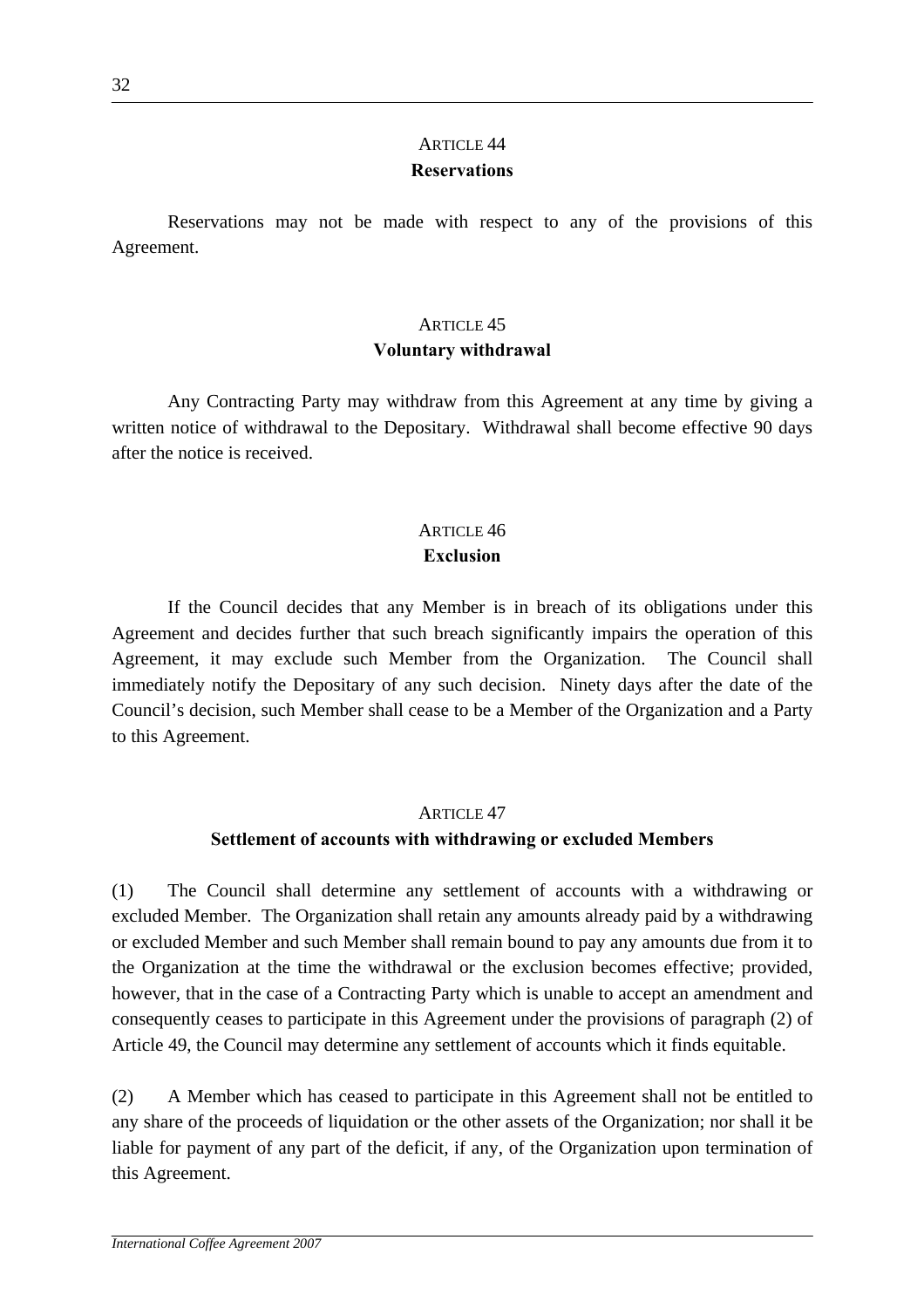# ARTICLE 48 **Duration, extension and termination**

(1) This Agreement shall remain in force for a period of ten years after it enters into force provisionally or definitively unless extended under the provisions of paragraph (3) of this Article or terminated under the provisions of paragraph (4) of this Article.

(2) The Council shall review this Agreement five years after its entry into force and shall take decisions as appropriate.

(3) The Council may decide to extend this Agreement beyond its expiry date for one or more successive periods not to exceed eight years in total. Any Member which does not accept any such extension of this Agreement shall so inform the Council and the Depositary in writing before the commencement of the period of extension and shall cease to be a Party to this Agreement from the beginning of the period of extension.

(4) The Council may at any time decide to terminate this Agreement. Termination shall take effect on such date as the Council shall decide.

(5) Notwithstanding the termination of this Agreement, the Council shall remain in being for as long as necessary to take such decisions as are needed during the period of time required for the liquidation of the Organization, settlement of its accounts and disposal of its assets.

(6) Any decision taken with respect to the duration and/or termination of this Agreement and any notification received by the Council pursuant to this Article shall be duly transmitted by the Council to the Depositary.

# ARTICLE 49

# **Amendment**

(1) The Council may propose an amendment of the Agreement and shall communicate such proposal to all Contracting Parties. The amendment shall enter into force for all Members of the Organization 100 days after the Depositary has received notifications of acceptance from Contracting Parties holding at least two-thirds of the votes of the exporting Members, and from Contracting Parties holding at least two-thirds of the votes of the importing Members. The two-thirds percentage referred to herein shall be calculated based upon the number of Contracting Parties to the Agreement at the time that the proposal of the amendment was circulated to the Contracting Parties concerned for acceptance. The Council shall fix a time within which Contracting Parties shall notify the Depositary of their acceptance of the amendment, which shall be communicated by the Council to all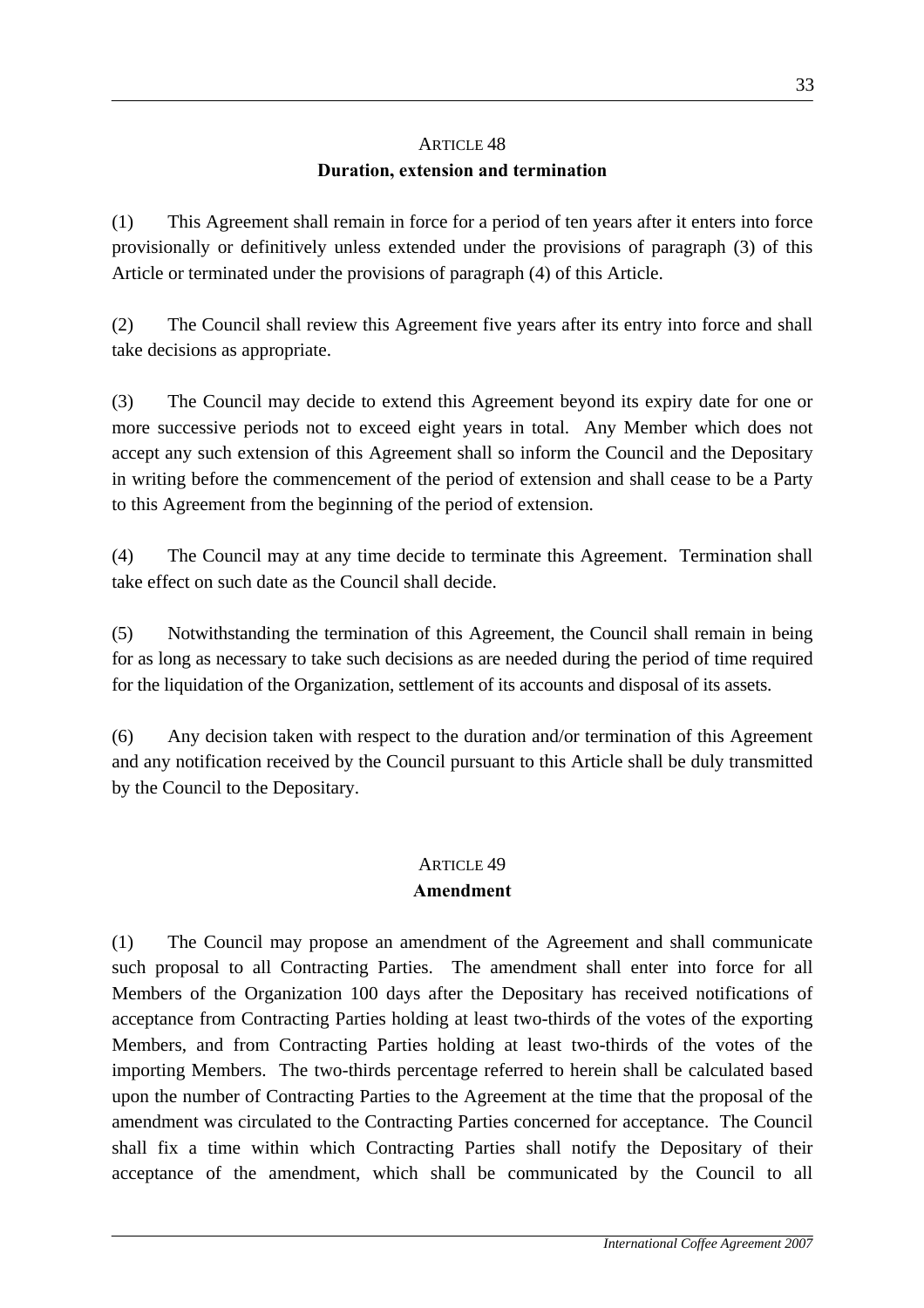Contracting Parties and the Depositary. If, on expiry of such time limit, the percentage requirements for the entry into effect of the amendment have not been met, the amendment shall be considered withdrawn.

(2) Unless the Council decides otherwise, any Contracting Party which has not notified acceptance of an amendment within the period fixed by the Council shall cease to be a Contracting Party to this Agreement from the date on which such amendment becomes effective.

(3) The Council shall notify the Depositary of any amendments distributed to the Contracting Parties under this Article.

### ARTICLE 50

### **Supplementary and transitional provision**

 All acts by or on behalf of the Organization or any of its organs under the International Coffee Agreement 2001 shall remain in effect until the entry into force of this Agreement.

# ARTICLE 51 **Authentic texts of the Agreement**

 The texts of this Agreement in the English, French, Portuguese and Spanish languages shall all be equally authentic. The originals shall be deposited with the Depositary.

 IN WITNESS WHEREOF the undersigned, having been duly authorized to this effect by their respective Governments, have signed this Agreement on the dates appearing opposite their signatures.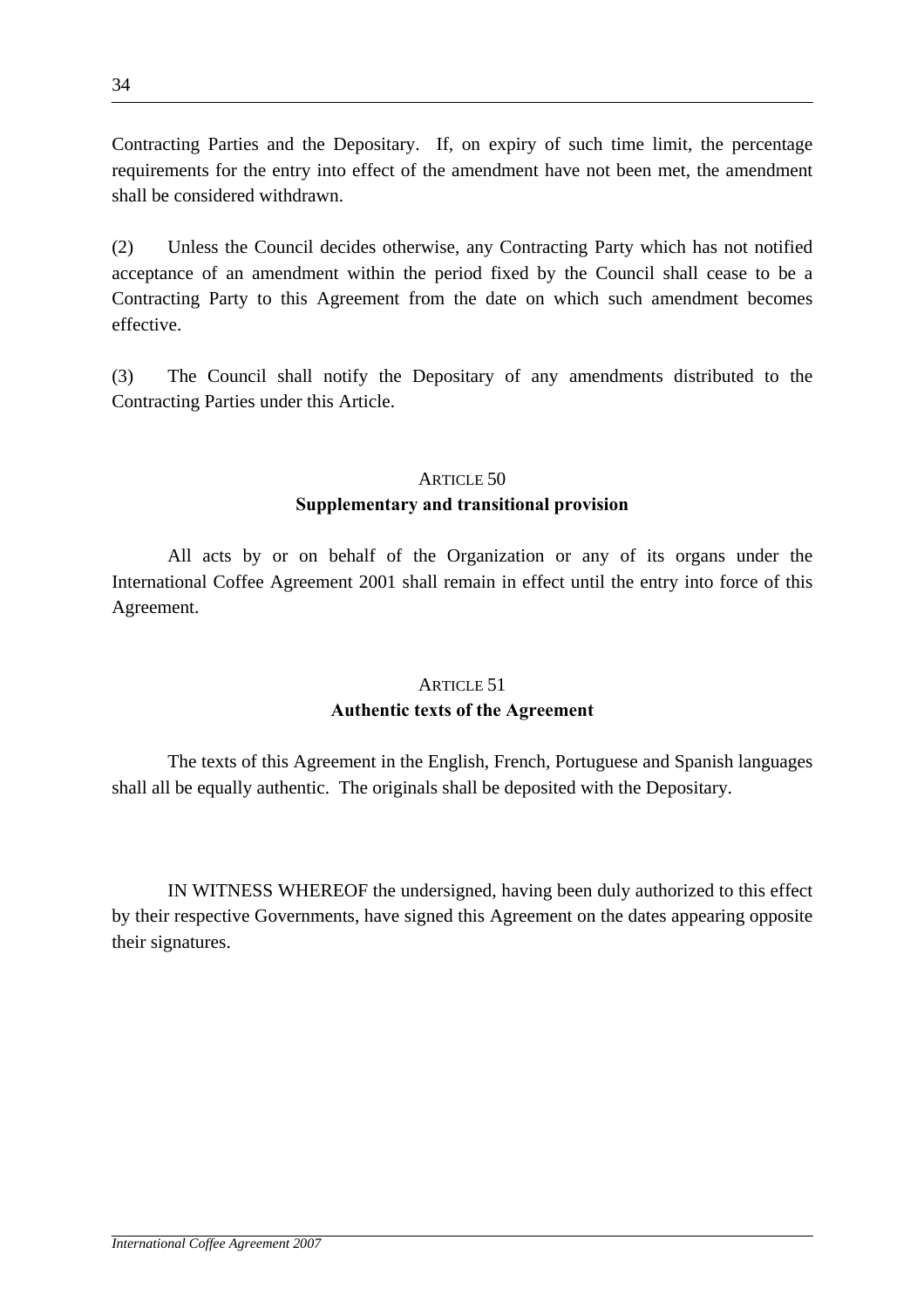## ANNEX

# **CONVERSION FACTORS FOR ROASTED, DECAFFEINATED, LIQUID AND SOLUBLE COFFEE AS DEFINED IN THE INTERNATIONAL COFFEE AGREEMENT 2001**

### *Roasted coffee*

To find the equivalent of roasted coffee to green coffee, multiply the net weight of roasted coffee by 1.19.

### *Decaffeinated coffee*

To find the equivalent of decaffeinated coffee to green coffee, multiply the net weight of the decaffeinated coffee in green, roasted or soluble form by 1.00, 1.19 or 2.6 respectively.

### *Liquid coffee*

To find the equivalent of liquid coffee to green coffee, multiply the net weight of the dried coffee solids contained in the liquid coffee by 2.6.

### *Soluble coffee*

To find the equivalent of soluble coffee to green coffee, multiply the net weight of the soluble coffee by 2.6.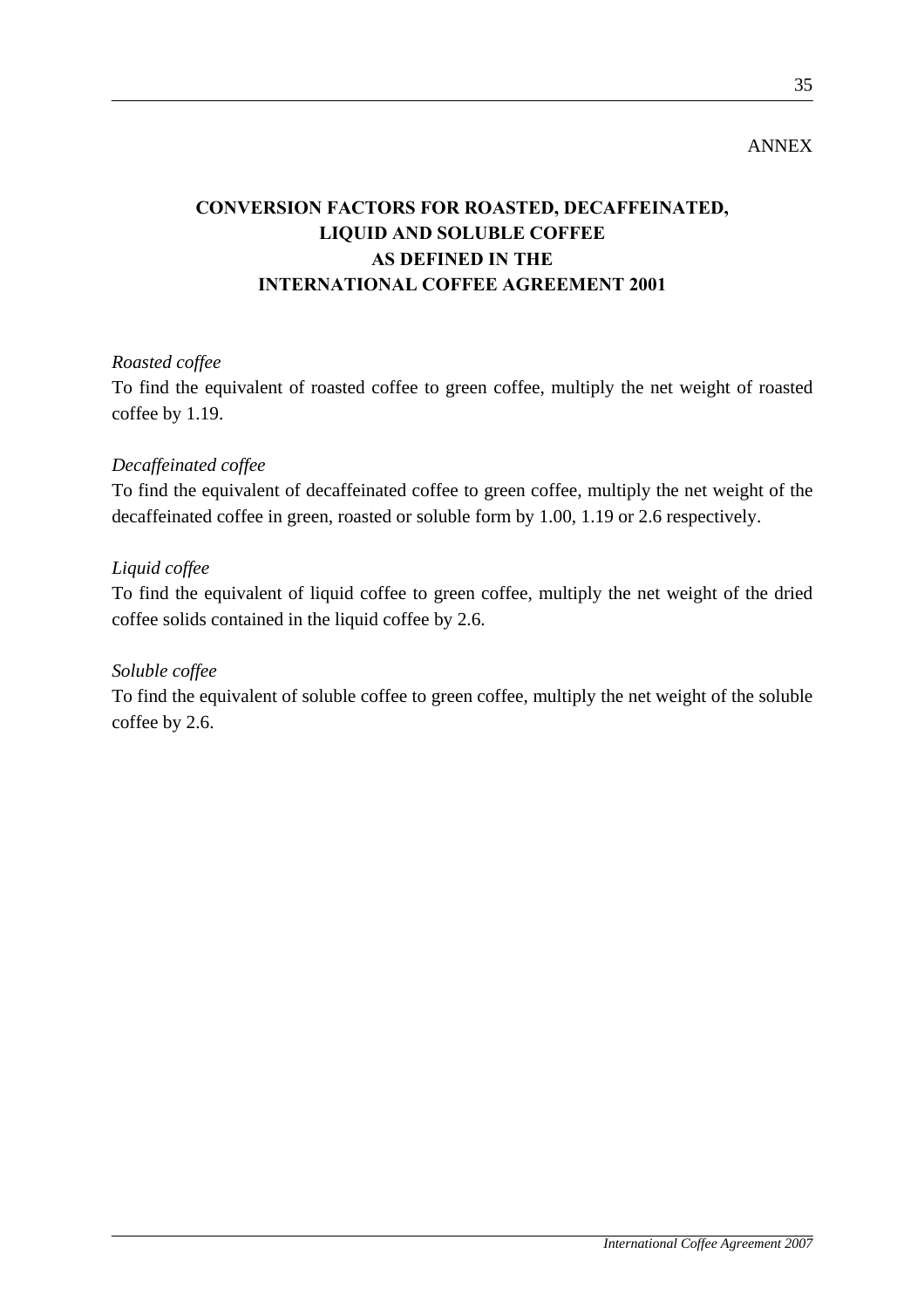



ICC **Resolution 436**

 **International Coffee Organization Organización Internacional del Café Organização Internacional do Café Organisation Internationale du Café**

25 January 2008 Original: English

**International Coffee Council**  99<sup>th</sup> Session (special) 25 January 2008 London, England

**Resolution number 436** 

APPROVED AT THE FIRST PLENARY MEETING, 25 JANUARY 2008

# **Depositary for the International Coffee Agreement 2007**

WHEREAS:

 The International Coffee Council has approved Resolution 431 adopting the text of the International Coffee Agreement 2007 at its  $98<sup>th</sup>$  Session on 28 September 2007;

 The Treaty Section of the United Nations in New York has informed the Executive Director that the Secretary-General of the United Nations is not in a position to be the Depositary for all the authentic texts of the 2007 Agreement;

 The Council noted that the Executive Director would review the legal and financial options for the designation of a Depositary for the 2007 Agreement;

 Paragraph (1) of Article 76 (Depositaries of Treaties) of the 1969 Vienna Convention on the Law of Treaties provides that the designation of the depositary of a treaty may be made by the negotiating States, and that the depositary may be one or more States, an international organization or the chief administrative officer of the organization; and

Paragraph (10) of Article 2 of the International Coffee Agreement 2007 provides that the Council shall designate the Depositary by a consensus decision before 31 January 2008 and that such a decision shall form an integral part of the 2007 Agreement,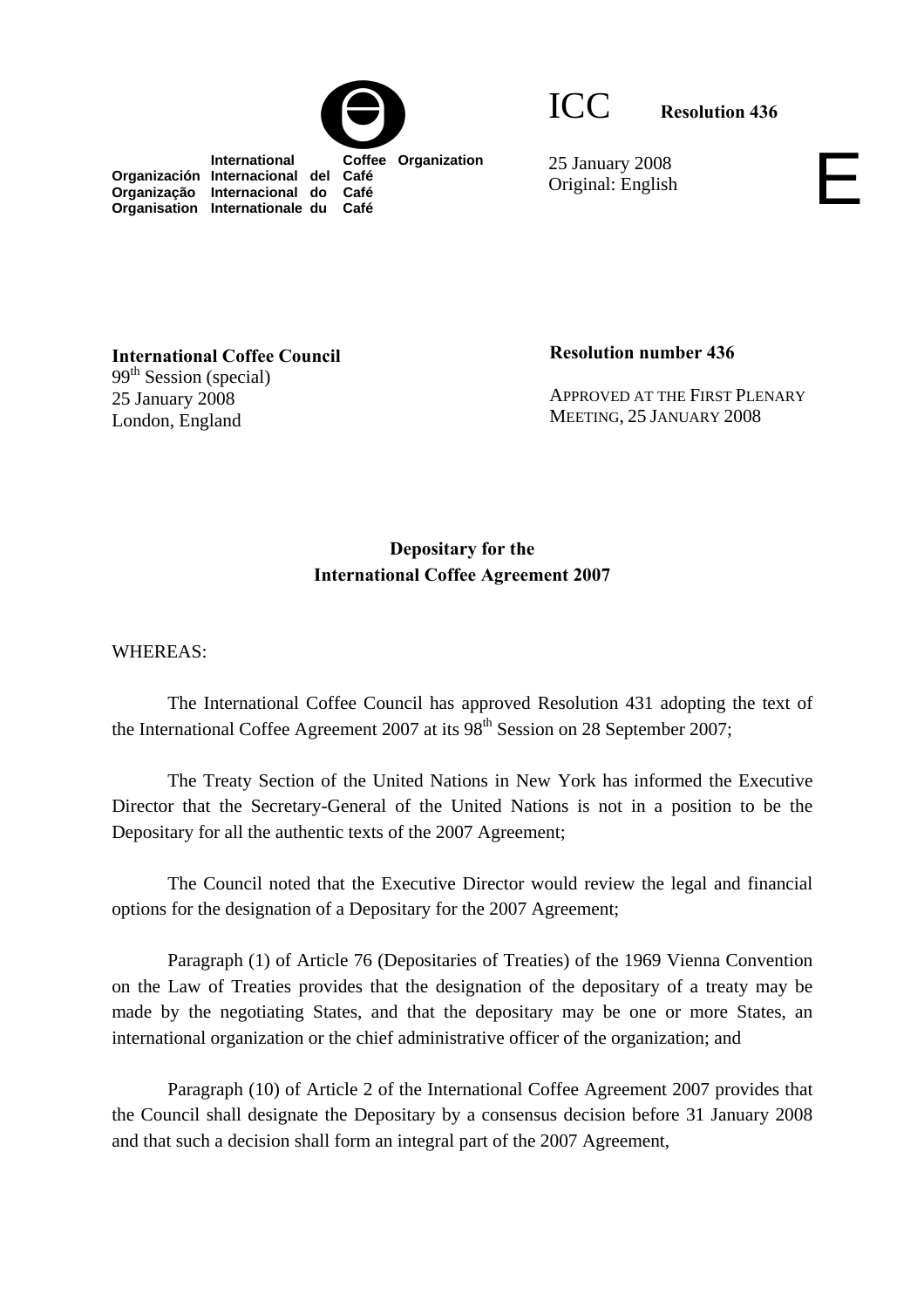### THE INTERNATIONAL COFFEE COUNCIL

### RESOLVES:

1. To designate the International Coffee Organization as the Depositary for the International Coffee Agreement 2007.

2. To request the Executive Director, in his capacity as chief administrative officer of the International Coffee Organization, to take the necessary steps to ensure that the Organization performs the functions of the Depositary for the 2007 Agreement, in a manner consistent with the 1969 Vienna Convention on the Law of Treaties, including but not limited to:

- (a) Keeping custody of the original text of the Agreement and of any Full Powers delivered to the Depositary.
- (b) Preparing and circulating certified true copies of the original Agreement.
- (c) Receiving any signatures to the Agreement, and receiving and keeping custody of any instruments, notifications and communications relating to it.
- (d) Examining whether the signature or any instrument, notification or communication relating to the Agreement is in due and proper form.
- (e) Circulating acts, notifications and communications relating to the Agreement.
- (f) Advising when the number of instruments of ratification, acceptance or approval, or notifications of provisional application, required for the entry or provisional entry into force of the Agreement as set out in Article 42 thereof, have been deposited.
- (g) Registering the Agreement with the Secretariat of the United Nations.
- (h) In the event of any questions about the performance of the Depositary's functions, bringing the matter to the attention of the signatories and Contracting Parties, or, where appropriate, to the International Coffee Council.